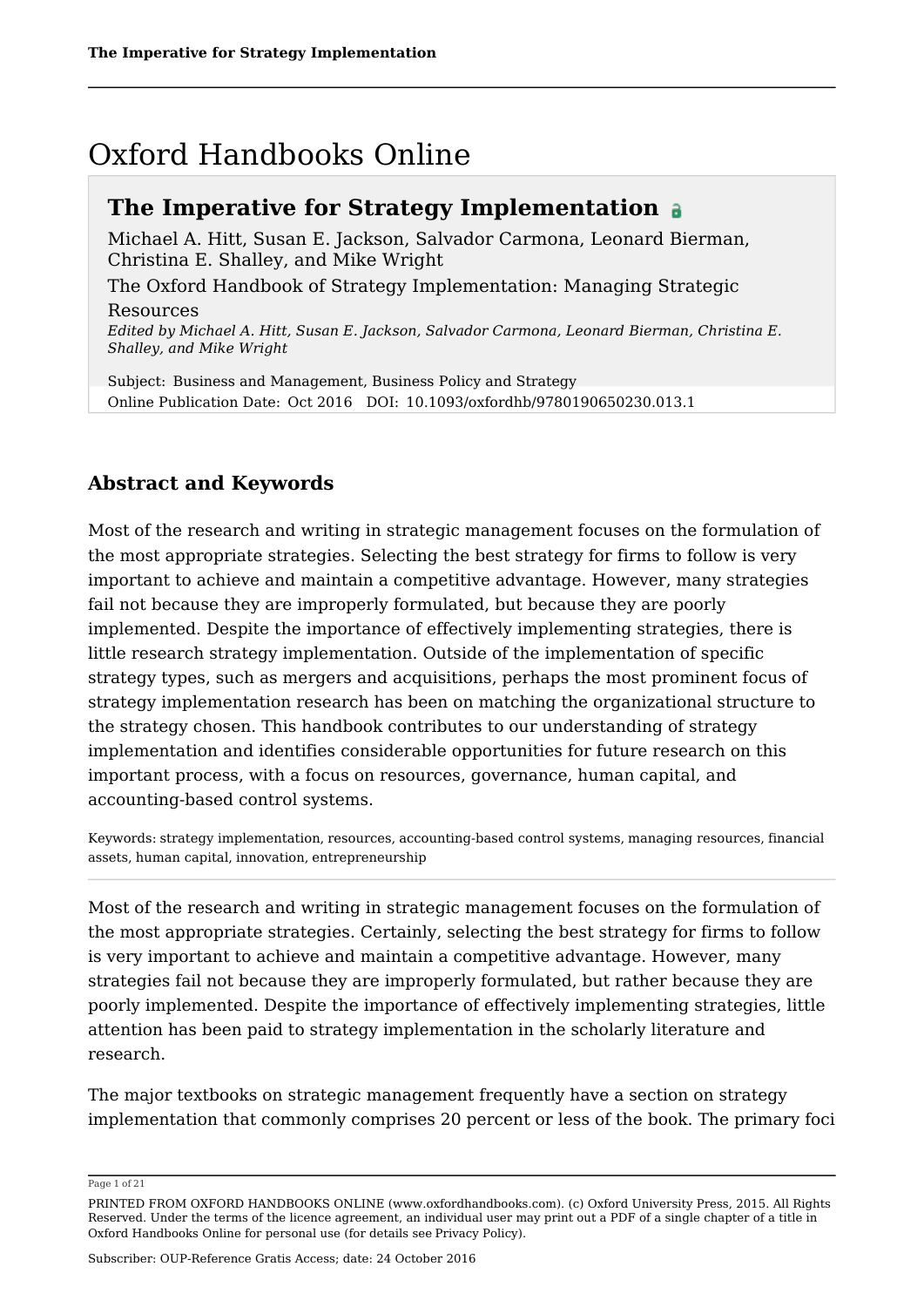in the chapters on strategy implementation are organizational structure, control, and governance. In a few of these textbooks, a chapter on strategic leadership is also included. And the research on each of these topics for implementation purposes is also limited.

Although there is little research available on how to effectively implement strategies, several recent surveys of top executives suggested that strategy implementation was among the most important and most challenging issues with which they must deal (Barrows, 2014). Furthermore, top executives report that they often accomplish about 40 percent less than they expect in the returns on their strategy (Knowledge@Wharton, 2005). This appears to suggest the critical nature of strategy implementation for identifying why some firms perform better than others, a basic question in most strategic management research. Therefore, a greater understanding of the critical dimensions of strategy implementation is needed.

# **What Do We Know About Strategy Implementation?**

Much of the research on corporate governance and on strategic leadership has focused on monitoring managers to ensure that they select appropriate strategies (e.g., Dalton, Hitt, Certo, & Dalton, 2007) or on understanding how different strategic leadership approaches (e.g., heterogeneous top management team decision-making) lead to the choice of specific types of strategy (Finkelstein, Hambrick, & Cannella, 2009). Outside of the implementation of specific strategy types, such as mergers and acquisitions, perhaps the most prominent focus of strategy implementation research has been on matching the organizational structure to the strategy chosen.

The research on strategies and structures has focused primarily on corporate diversification strategies. Hill, Hitt, and Hoskisson (1991) summarized much of this research. They suggested that firms often tried to implement a highly unrelated diversification strategy (sometimes referred to as a *conglomerate strategy*) using a decentralized structure in which the managers of the various businesses competing in unrelated markets had considerable autonomy to make decisions. The rationale for this approach was that it is the best way to manage the significant heterogeneity present in the different markets in which the businesses compete. Given this heterogeneity, the corporate office could not have adequate knowledge of the varied competitive landscapes and demands in all of its markets. Thus, the managers of these businesses were evaluated not on the strategies they employed but rather on the financial results they achieved. The

#### Page 2 of 21

PRINTED FROM OXFORD HANDBOOKS ONLINE (www.oxfordhandbooks.com). (c) Oxford University Press, 2015. All Rights Reserved. Under the terms of the licence agreement, an individual user may print out a PDF of a single chapter of a title in Oxford Handbooks Online for personal use (for details see Privacy Policy).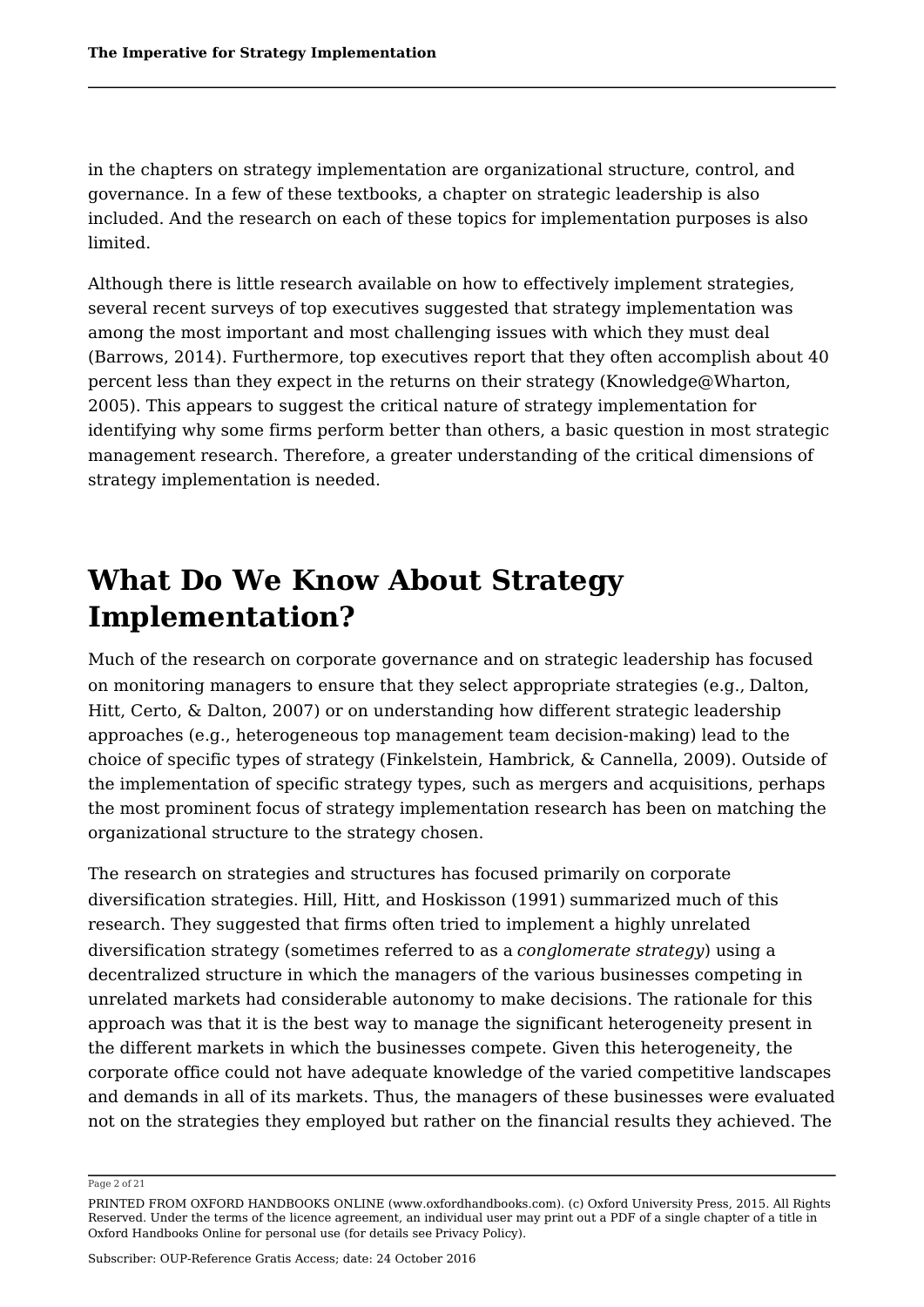corporate office (CEO, CFO, and other top executives) allocated resources to these divisions on a competitive basis (i.e., where they felt they could gain the highest return on the resources allocated). Thus, Hill et al. (1991) referred to these cases as using a *competitive structure* (i.e., decentralized, with competition for resource allocations).

Alternatively, corporations follow a related diversification strategy and depend on the various businesses to share resources to gain economies of scope. Given that the businesses are related in some way, they may be able to share resources, thus creating some economies. For example, if two businesses' products differ but are sold to the same customers, they may be able to share a sales force. It is also possible for one of the businesses to provide some outputs used by another business within the corporation. In either case, the two businesses must cooperate to ensure that they are able to share resources and maximize returns across the two businesses. Hill et al. (1991) refer to the structure required to best implement a related diversified strategy as *cooperative*. Often, the cooperation is facilitated by a liaison position, and rewards for managers are based on joint achievement of goals.

Although the structure can facilitate the implementation of a strategy, effective strategy implementation is much more complex. Hrebiniak (2005) argued that strategy implementation is actually more complex and challenging than designing a good strategy. And implementing business-level strategies is also very important, as shown by a recent study by Lee and Puranam (2016) who suggest that it is important to effectively implement even imperfect strategies. No matter how perfectly a strategy is designed, it must be implemented effectively to produce returns.

Most believe that strategy development and strategy implementation begin at the top of the organization. This is evidenced in recent research by Barrick, Thurgood, Smith, and Courtright (2015) who argued and found support for the fact that top management teams initiated implementation of firms' strategy by creating goals (and then subgoals) and setting in motion the actions needed to ensure that the goals would be achieved. One major step is to delegate part of the implementation responsibilities to middle (and lower) managers. In fact, those managers have the most responsibility for meeting the goals established in the implementation of the strategy. To meet the goals, these managers will have to garner and shape the resources needed to implement the strategy.

Managers at all levels are involved in managing the firm's resources, which is depicted in the origins of the resource-based view of the firm (e.g., Penrose, 1959) as acquiring highquality resources (e.g., those that are rare, valuable, difficult to imitate, and nonsubstitutable; Barney, 1991). Yet there is much more required to implement a strategy. Owning or having access to resources with these characteristics is insufficient to effectively implement a strategy. Managers must actively manage the firms' resource

Page 3 of 21

PRINTED FROM OXFORD HANDBOOKS ONLINE (www.oxfordhandbooks.com). (c) Oxford University Press, 2015. All Rights Reserved. Under the terms of the licence agreement, an individual user may print out a PDF of a single chapter of a title in Oxford Handbooks Online for personal use (for details see Privacy Policy).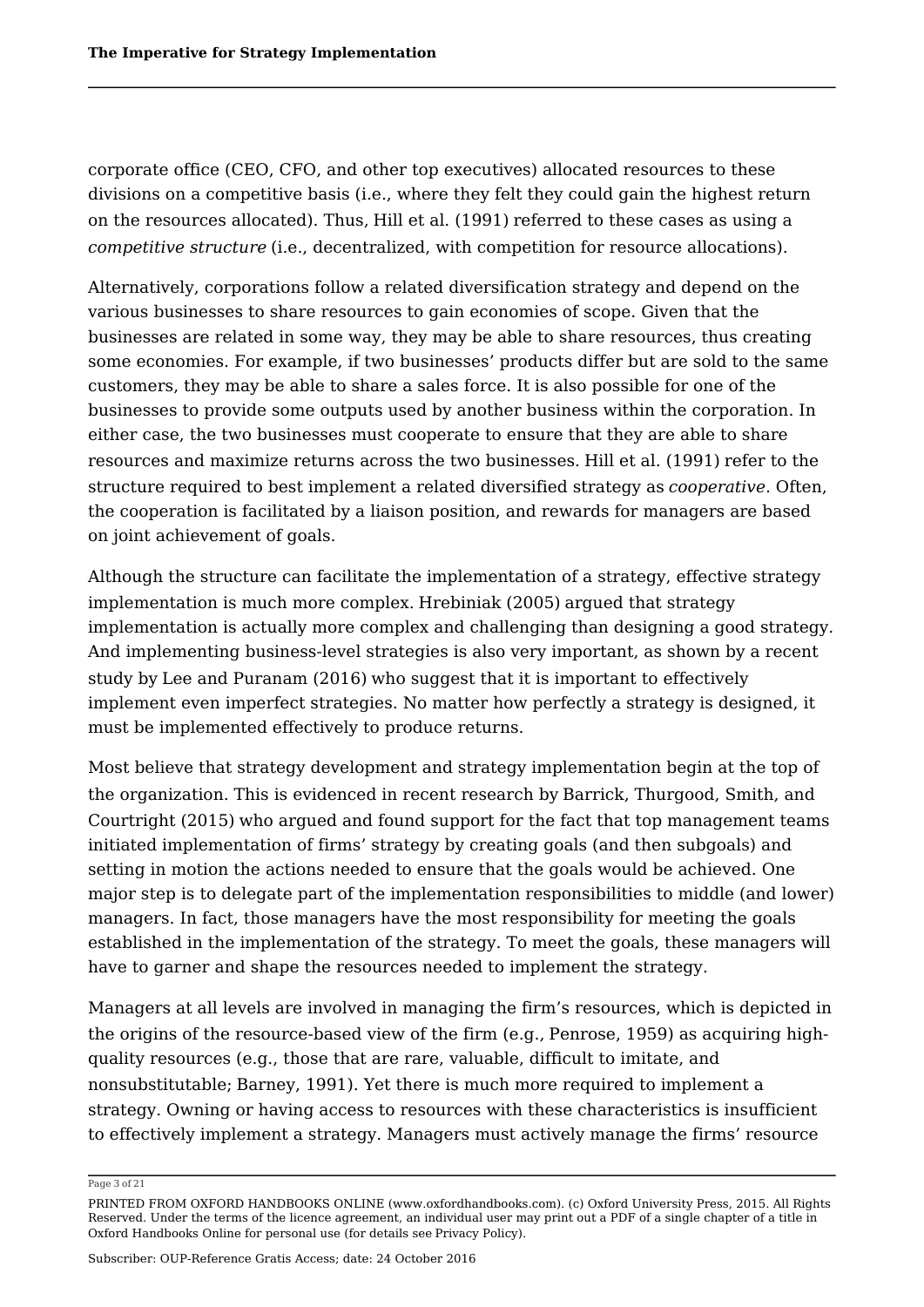portfolio, and doing so involves acquiring and developing quality resources. These various resources must then be combined to create the capabilities needed to implement a strategy (Sirmon, Hitt, & Ireland, 2007). For example, many firms pursuing a differentiation strategy desire to implement it by developing and taking to the market innovative new products (different from those provided by competitors). To do so usually requires a strong research and development (R&D) function. Depending on the type of business, the R&D unit commonly has scientists, engineers, and high-technology laboratories. The managers have to recruit and hire the best scientists and engineers and acquire the technology needed in these laboratories. And they need effective managers of new technology development teams.

Yet strategy implementation is a complex and challenging process, as noted earlier, and much more research is needed. This handbook is designed to provide a deeper understanding of topics important for the implementation of strategy. There are three major sections of the book: Resources and Governance, Managing Human Capital, and Accounting-Based Control Systems. In the following paragraphs, we briefly introduce these sections and provide summary comments about the chapters within each.

## **Resources and Governance**

As noted earlier, resources must be acquired, developed, and configured to create the capabilities needed for implementing a firm's strategy (Sirmon et al., 2007). Some capabilities become routinized over time because the knowledge is internalized and translated into organizational routines. Such routines can be highly efficient if the strategy remains constant over time and/or there is little need to change the implementation process. However, because of the dynamic competitive landscapes in which most firms operate, strategies and the capabilities needed to implement them frequently change. In these cases, the portfolio of resources and capabilities must be continuously updated and changed. This dynamic process places pressure on managerial abilities to bundle resources to refresh existing resources and create new ones (Yi, Li, Hitt, Liu, & Wei, 2016).

Importantly, these competitive pressures require a constant renewal of the firm's current resource stock. However, most firms will not have all of the needed resources internally so they must seek to access or acquire external resources to combine with their internal resources. External knowledge—which is often an especially important resource—can be acquired through alliances and/or acquisitions. Other capabilities-based resources that may be important for the implementation of strategies include effective marketing that

Page 4 of 21

PRINTED FROM OXFORD HANDBOOKS ONLINE (www.oxfordhandbooks.com). (c) Oxford University Press, 2015. All Rights Reserved. Under the terms of the licence agreement, an individual user may print out a PDF of a single chapter of a title in Oxford Handbooks Online for personal use (for details see Privacy Policy).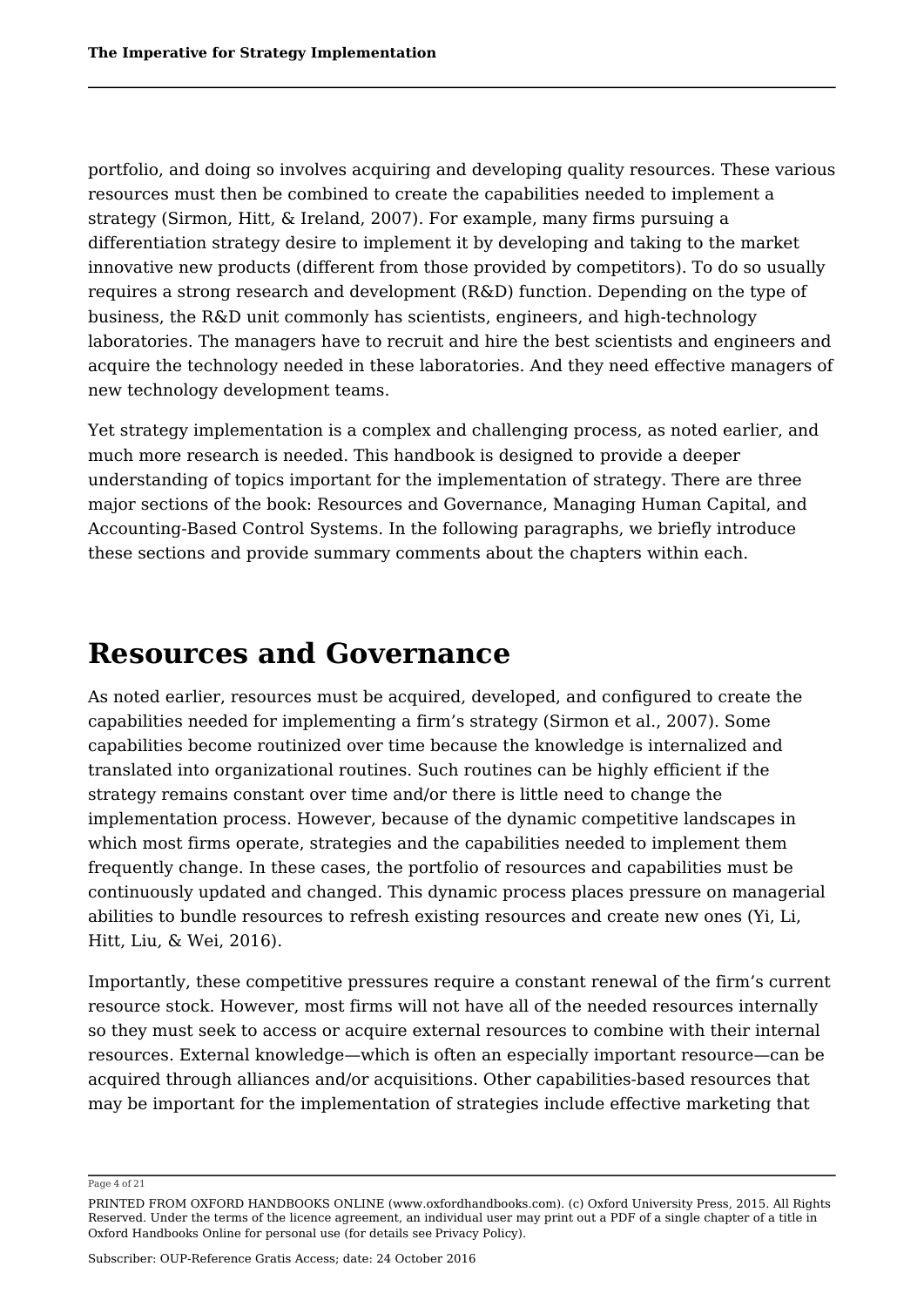produces brand equity and customer satisfaction, significant manufacturing capabilities, and efficient inventory management systems as a part of managing the supply chain.

Although accounting-based control systems can be important for controlling the costs of strategy implementation and for guiding investments in the appropriate assets, other types of governance are also important for implementation purposes. Corporate governance actions not only guide the formulation of appropriate strategies but also can ensure that the proper actions are taken to implement those strategies. Thus, those involved in governance (e.g., prominent owners, board of directors) must be knowledgeable about the company's most important stakeholders and their relationships with the firm. Key stakeholders can help them identify the boundaries of the firm's activities and the level of legitimacy the firm has with those stakeholders. As such, those monitoring corporate actions can identify the strategic actions that help the firm best serve its markets and satisfy stakeholders' interests. For example, important stakeholders (e.g., venture capitalists) play a key role in the success of firms' initial public offerings (IPOs). Board composition and processes may need to change over firms' life cycles because the strategic challenges evolve as firms pass from start-up through growth and maturity to eventual decline and the need to restructure (Zahra, Filatotchev, & Wright, 2009). In particular, the nature of board members' human and social capital may need to vary depending on the balance of board roles during a particular stage—for example, helping to formulate and implement strategy at an early stage and later monitoring how well strategy has been formulated and implemented. Failure to address these issues can lead to conflicts between stakeholders and tradeoffs in the efficiency of strategy implementation (Filatotchev, 2006). Furthermore, effecting the requisite changes to board composition and processes as the firm moves across the threshold of different lifecycle phases is challenging in the presence of resistance by incumbents and can therefore exacerbate problems in strategy implementation (Zahra et al., 2009).

Agency theory, which focuses attention on asymmetrically distributed information between principals and agents, is often used to guide the design of the governance process. Yet governance is enacted by individuals and is influenced by their capability to understand others' (e.g., executives) behaviors and the motivations underlying them. Middle- and lower-level managers enact the decisions made by top executives with the intent of achieving the goals through their implementation actions (Sull, Homkes, & Sull, 2015). Thus, human actors play multiple roles in the implementation of strategies.

The chapter by Tallman and Phene explores the importance and sources of external knowledge. They argue that external knowledge has become more critical for firms as they enter new international markets and thus must compete in many different and unique environments. Yet they also note that having operations in many markets across the globe provides access to a rich network of knowledge that can be valuable to firms.

Page 5 of 21

PRINTED FROM OXFORD HANDBOOKS ONLINE (www.oxfordhandbooks.com). (c) Oxford University Press, 2015. All Rights Reserved. Under the terms of the licence agreement, an individual user may print out a PDF of a single chapter of a title in Oxford Handbooks Online for personal use (for details see Privacy Policy).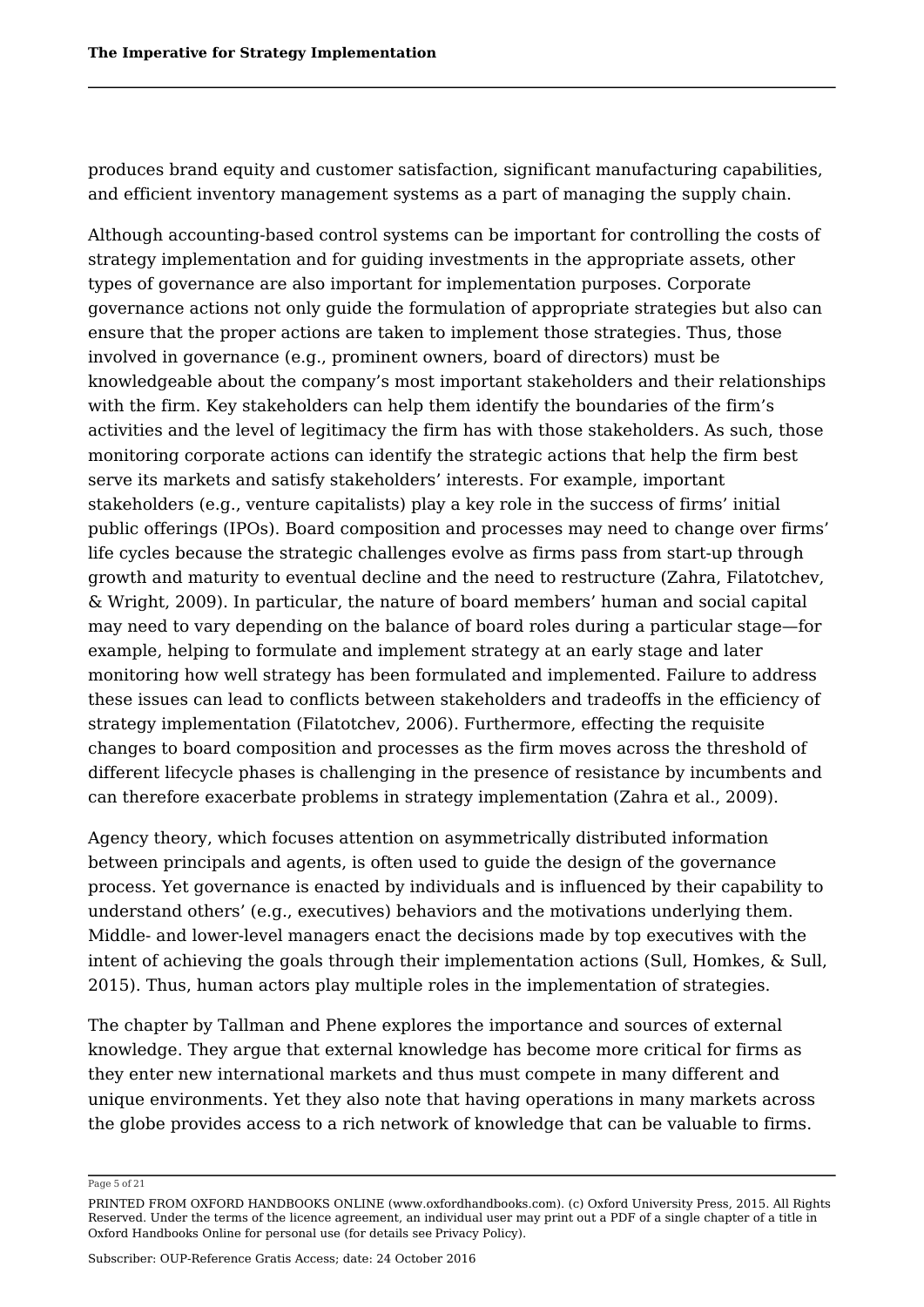Tallman and Phene explain the various means of access to external knowledge, such as operating in industry clusters, engaging in alliances, and making acquisitions. The external knowledge gained through such tactics is critical for firms as they strive to implement their international strategies and market-based competitive strategies. Because of the many different markets with unique institutions and sets of competitors, external knowledge is required to combine with internal knowledge to create the capabilities needed to compete effectively in each market. Tallman and Phene end their chapter with discussions of the needs for research on the reasons for choosing particular mechanisms and the implications of using them to enhance firm performance.

The chapter by Chabowski and Hult explores the performance effects of capabilities. They denote the special value of intangible capabilities. For example, they examine how capabilities targeting customers and suppliers influence innovation and performance. They report the results of a longitudinal study over 12 years that shows the importance of resources in the creation of strategic assets. These resources include investments in marketing, attentiveness to sourcing, building production capacity, and innovation. The outcomes of these investments are capabilities (e.g., marketing expertise) that help to implement the firm's strategy. When the strategy is successfully implemented, customers are better satisfied and brand equity is enhanced.

The chapter by Filatotchev, Wright, and Bruton focuses on entrepreneurial firms implementing a strategy of an IPO. They argue that the corporate governance of the firm is critical for successfully implementing the IPO strategy because effective governance signals to investors that they do not have to be concerned about agency problems. Filatotchev et al. examine three governance mechanisms: boards of directors, executive compensation, and ownership concentration. In particular, they demonstrate the influence of venture capitalists and the institutional environment of these firms. When venture capitalists are investors, and when the firm operates in a country with strong institutions, it is more likely to have better governance. With respect to executive remuneration, long-term incentives are especially important in convincing investors that executives will implement strategies to accomplish goals that align the interests of managers and outside investors. Concentrated ownership by venture capitalists can ensure clear and active monitoring of the implementation of the firm's strategy. Filatotchev et al. note that more research is needed to better understand the collective effectiveness of bundles of governance mechanisms in different types of firms at different stages in their life cycles. Such research would allow us to better understand how the governance system in a firm influences its strategy implementation and resulting performance.

Although most formal governance mechanisms are designed to prevent agency problems, Linder, Foss, and Stea argue in their chapter that agency theory is inadequate to explain

Page 6 of 21

PRINTED FROM OXFORD HANDBOOKS ONLINE (www.oxfordhandbooks.com). (c) Oxford University Press, 2015. All Rights Reserved. Under the terms of the licence agreement, an individual user may print out a PDF of a single chapter of a title in Oxford Handbooks Online for personal use (for details see Privacy Policy).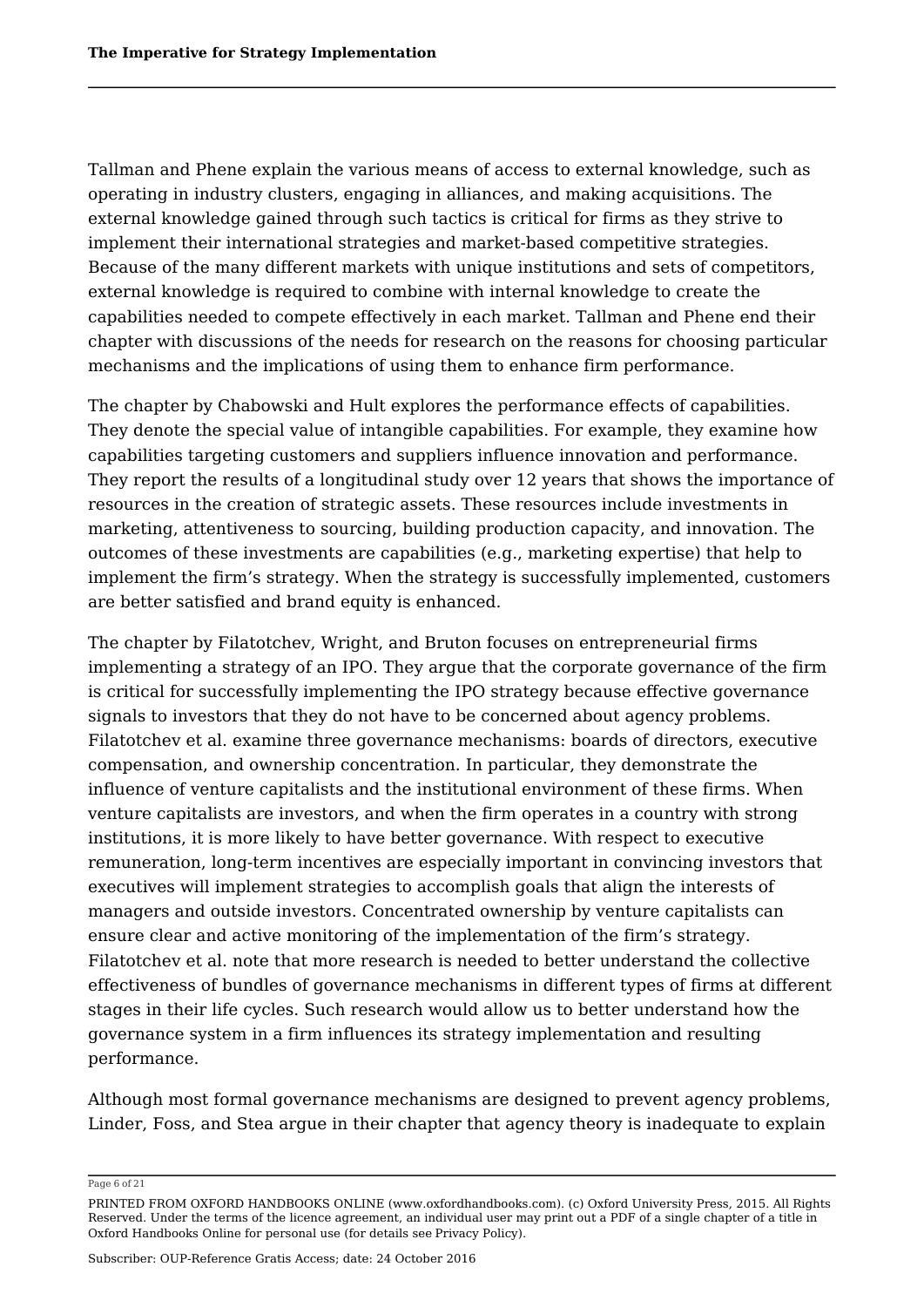human behavior. They suggest that agency theory makes asymmetrical assumptions about the knowledge of principals and agents. Furthermore, they argue that to predict human behavior requires understanding individual differences and the capability to identify and evaluate people's desires, intentions, knowledge, and beliefs. Thus, they conclude that agency theory can only be effective when it accounts for bounded human capacity. This conclusion is very important for designing governance systems that facilitate effective implementation of strategies. It is also important for managers at all levels to understand the human capital in the organization and to guide the workforce to implement the firm's strategy in a manner that best achieves strategic goals and gains a competitive advantage (as designed by the strategy).

Haynes and Ireland in their chapter develop a model to explain the boundaries between official and unofficial economies. They use the concepts of legality and legitimacy to explain these boundaries. Essentially, activities in the unofficial economy are illegal yet they can be legitimate (socially acceptable) or illegitimate (not socially accepted). Alternatively, activities in the official economy are legal yet also can be either legitimate or illegitimate. A good number of firms try to compete only in the official economy and strive to ensure that their actions are socially acceptable. However, when multinational enterprises compete in emerging and developing economies, they may find it difficult to obtain legitimacy and to avoid the unofficial economies present in many developing countries. The work of Haynes and Ireland demonstrates the complexities and challenges faced by executives trying to design actions that implement a firm's strategy in situations where unofficial economies are prevalent. Specifically, managers must design socially acceptable actions that implement the strategy as desired and compete with firms that operate in either (or both) the official and unofficial economies.

The chapter by Sokol examines the issue of compliance with antitrust laws. Although laws regarding antirust are generally specific, their enforcement and compliance are complex and often in dispute. Furthermore, while complex in a domestic context, antitrust compliance becomes even more challenging in an international context given varying laws and norms of compliance across country borders. Although antitrust laws apply to any actions interpreted to be "in restraint of trade," they perhaps become most relevant to strategies such as growth or international market entry that are implemented by acquisitions. There are multiple means by which governments and firms seek compliance with the laws, and these differ among countries. As one example of how such differences among countries can create major challenges for multinational firms, an acquisition may be approved by one country but disallowed in another country where the two merging firms operate. Thus, laws of this type and enforcement of them create considerable challenges for firms seeking to implement growth strategies through acquisitions.

Page 7 of 21

PRINTED FROM OXFORD HANDBOOKS ONLINE (www.oxfordhandbooks.com). (c) Oxford University Press, 2015. All Rights Reserved. Under the terms of the licence agreement, an individual user may print out a PDF of a single chapter of a title in Oxford Handbooks Online for personal use (for details see Privacy Policy).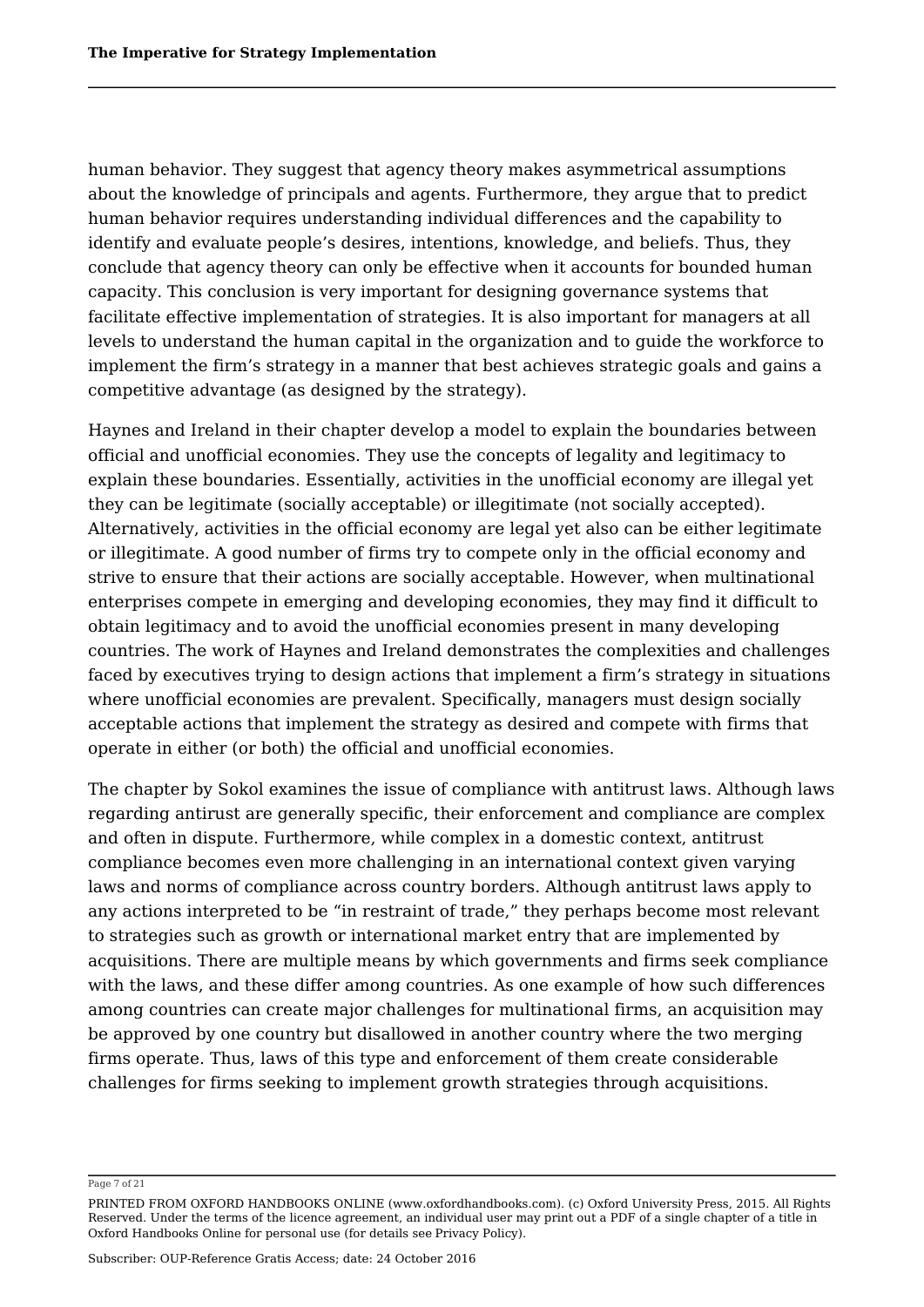# **Managing Human Capital**

Perhaps the most important resource for implementing strategy is human capital. All of the capabilities mentioned earlier require high-quality human capital for them to be enacted successfully. Thus, the firm must engage in highly effective human resource management (HRM) practices that attract, motivate, develop, and retain the highest quality human talent available. As a result, effective workforce management is essential to successful strategy implementation. Among the key workforce issues for most firms in developed economies are the rapidly aging workforce and the persistent underrepresentation of women in top-level executive positions.

As people age, they experience a variety of changes that can have work-related implications. Consistent relationships between age and declining physical abilities and health are well-known. However, although some cognitive abilities also decline with age, these often are offset by improvements in other cognitive abilities. Finally, sometimes subtle changes in personality also occur as people age, and such changes can sometimes be beneficial to older workers. In addition to real changes that occur throughout the life span are changes in how older workers are perceived and treated by others. A variety of age-based stereotypes generally cast older workers in a more negative light compared to younger workers, and such stereotypes often result in biased and discriminatory employment decisions.

Changing workforce demographics present challenges to workers, their employers, and policy-makers. With people in industrialized countries working until later in life while at the same time birth rates are declining, the coming decades will see fewer younger workers relative to retirees. The challenges of managing a more age-diverse workforce in which older and younger people work side by side and of finding solutions to the growing need to provide financial support to the large population of older workers represent a major strategic issues for firms operating in most developed economies.

In their chapter, Truxillo, Cadiz, and Rineer describe many of the challenges facing firms as they strive to effectively manage an aging workforce, and discuss how management practices such as recruitment and selection, training, career development, performance management, job design, and workplace safety and health programs can help keep employees productive and healthy as they continue to work even into old age. Their discussion focuses on how well-designed practices can be used to accommodate and leverage age differences and includes suggestions for the new research needed to ensure that firms are able to leverage the full range of human capital available to them. Among the many questions to be addressed in the future, a few of the more urgent ones include: What attracts older workers to apply for employment in a particular firm? What types of

Page 8 of 21

PRINTED FROM OXFORD HANDBOOKS ONLINE (www.oxfordhandbooks.com). (c) Oxford University Press, 2015. All Rights Reserved. Under the terms of the licence agreement, an individual user may print out a PDF of a single chapter of a title in Oxford Handbooks Online for personal use (for details see Privacy Policy).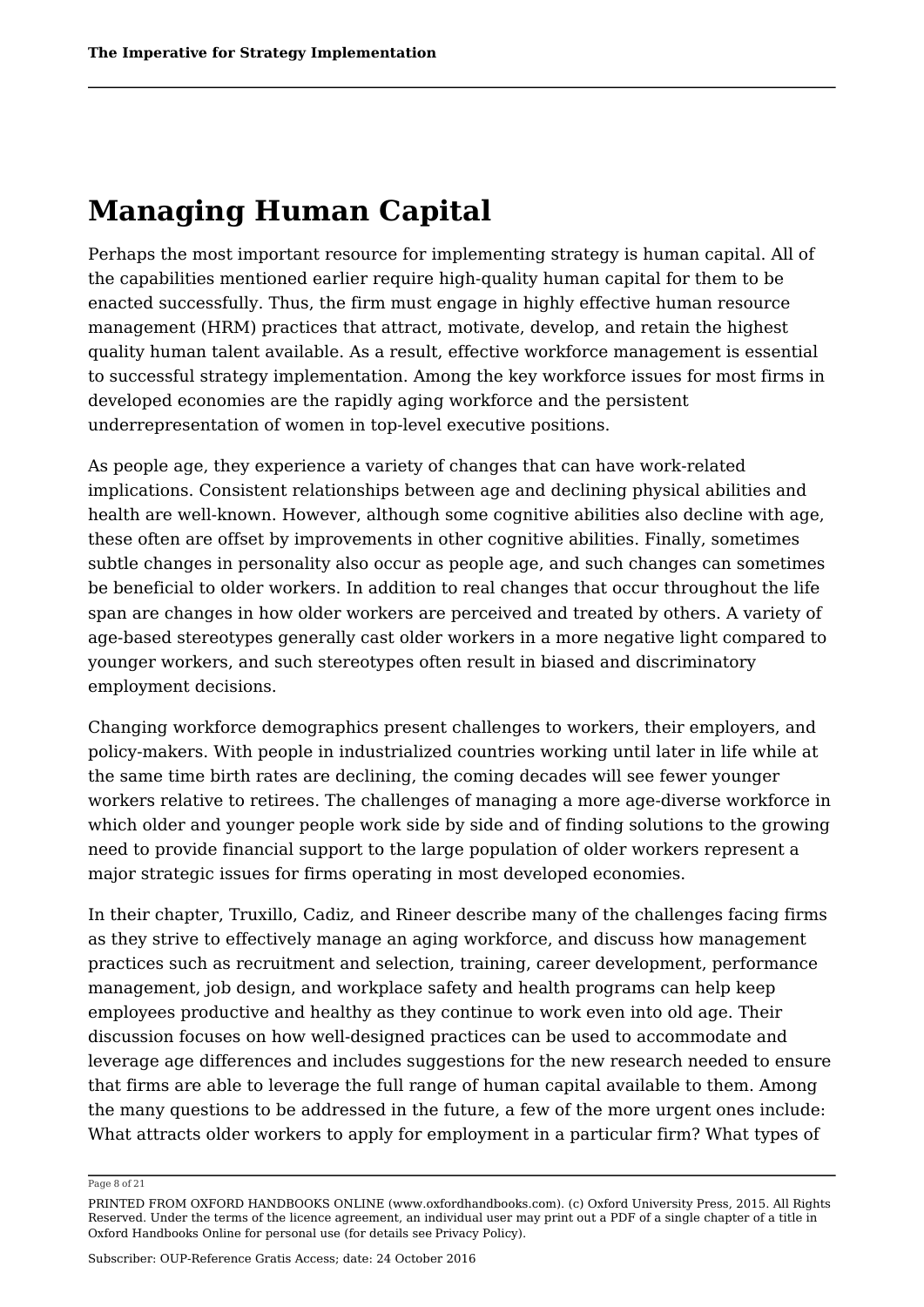work and work conditions are particularly suitable for older workers? How can firms leverage the increasing age diversity of their workforce? How can training be used effectively to reduce age-related biases? How can organizations effectively help workers make the transition from employment to retirement? What are the implications of changing technologies for effective utilization of workers across the entire age spectrum? And finally, how might the answers to each of these questions be shaped by the larger cultural and organizational changes that are occurring simultaneously with changes in workforce demographics? The answers to these questions are critical to effectively implementing a firm's strategy. For example, because people implement strategies through the completion of their job tasks and achievement of their job-related goals, acquiring, developing, and having a motivated work force is critical. Thus, careful attention must be paid to the use of older workers in order to fully leverage their human capital to effectively implement strategy.

After decades of concern about the slow advancement of women in business organizations, an international agenda now exists to increase women's representation at top organizational levels. Evidence showing that women are surprisingly absent at the executive level is clear and consistent. Despite several decades of women gaining higher levels of education and moving into a wide variety of occupations, there are surprisingly few women in senior-level roles, including serving on boards of directors, as CEOs, or in executive positions that report to the CEO. This situation is disconcerting to those interested in workplace and economic fairness, and such concerns have led some governments to impose legislative mandates to increase the representation of women at the top corporate levels. In addition, much of the attention focusing on workplace gender issues is driven partly by financial considerations. Some experts have argued that companies with more women in leadership positions outperform competitors with fewer women in top-level jobs. If true, then for decades firms have underutilized their human capital, and their performance has suffered as a result. In the chapter by Kulik and Metz, the evidence addressing such claims is reviewed and critiqued.

Several decades of research comparing women to men as leaders reveal small but possibly important behavioral differences in decision-making and management styles, and some of these differences can be beneficial for organizations. In addition, the gender composition of a company's top leadership group can send signals to various stakeholders —including customers, investors, and potential future employees—and thus in subtle and indirect ways influence the ability of an organization to effectively implement its chosen strategy. Based on their extensive review of research that examines the relationship between female representation at the level of boards, CEOs, and senior leadership, Kulik and Metz draw three broad conclusions.

Page 9 of 21

PRINTED FROM OXFORD HANDBOOKS ONLINE (www.oxfordhandbooks.com). (c) Oxford University Press, 2015. All Rights Reserved. Under the terms of the licence agreement, an individual user may print out a PDF of a single chapter of a title in Oxford Handbooks Online for personal use (for details see Privacy Policy).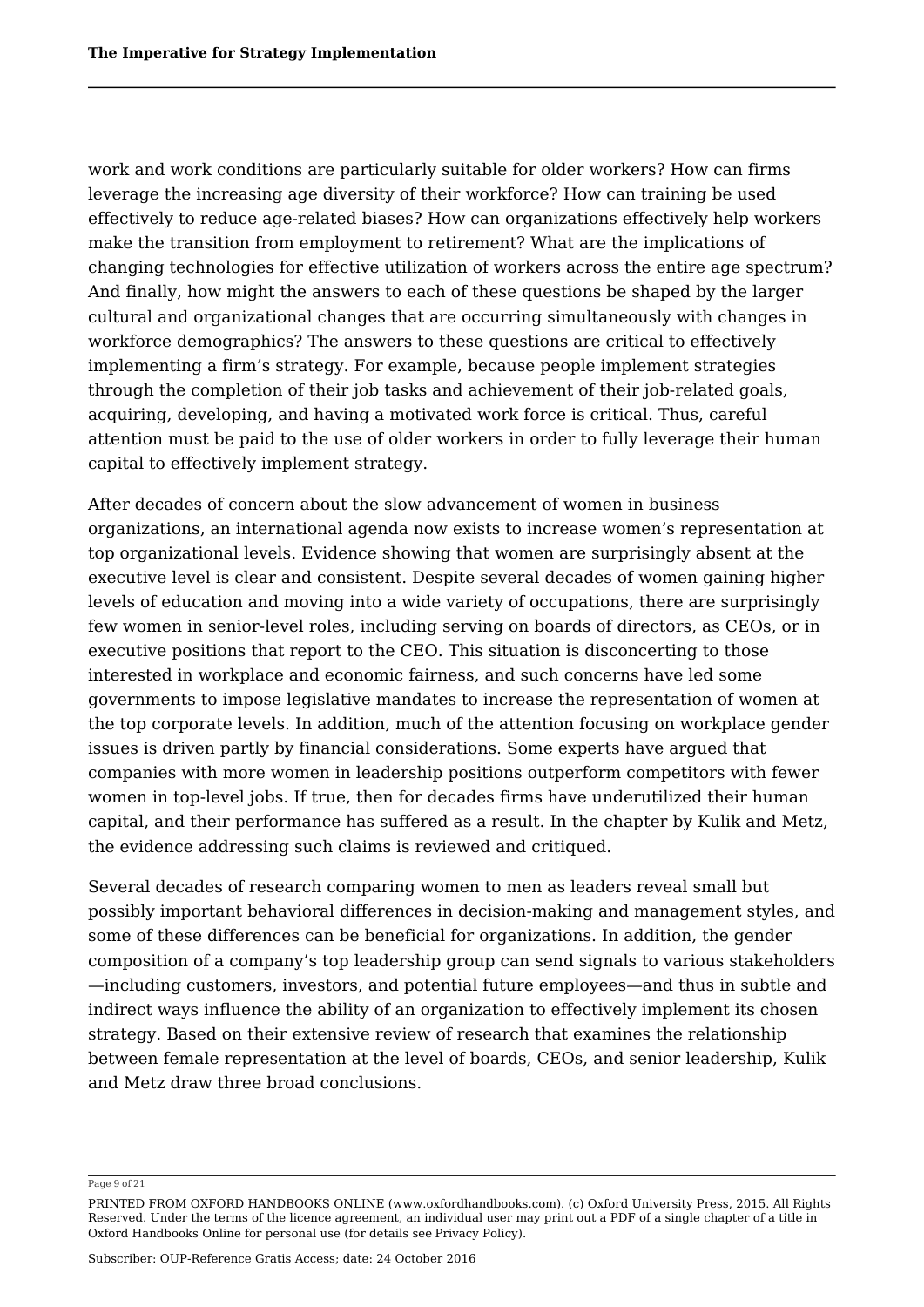First, contrary to the concerns expressed by some, it is clear that having women in senior roles is not associated with negative outcomes. Rather, female leaders deliver results that compare favorably to those of male leaders despite the fact that women are frequently disadvantaged by leadership assignments in high-risk situations and in operational rather than strategic roles. Furthermore, a second conclusion is that having more women in leadership roles often results in more positive outcomes for organizations, including heightened attention to corporate social responsibility and diversity, as well as the adoption of participative and family-friendly workplace practices. Finally, tempering the conclusion that increasing the representation of female leaders is likely to lead to positive outcomes, it is clear that a more complete understanding of such effects requires a consideration of the contextual situation because it appears that the potential benefits that accrue to organizations with more women in leadership roles are more likely to be realized when the embedding culture is more inclusive and for particular types of business strategies. Female leaders commonly engage workers, allowing them to participate; thus, women are likely to be more effective than other leaders because engaged workers are more motivated to perform highly and thus to implement the firm's strategy. The participative approach is also likely to identify effective means to implement strategies by shining a light on potential problems and roadblocks to strategy implementation and designing ways to resolve them.

In addition to understanding how workforce demographics can affect successful strategy implementation, a second important question addressed by research on human capital addresses of how best to design HRM systems that support a chosen strategy (Schuler & Jackson, 1987, 2014). During the past three decades, scholars have made great strides in understanding how effective HRM can facilitate strategy implementation. Much of this work has focused on how treatment of employees contributes to bottom-line financial performance because human capital is widely viewed as a strategic resource.

Since its inception, resource-based theory has asserted that the heterogeneity of strategic resources such as human capital explains performance differences among firms. Theory on resource management suggests specifically that managers increase performance by structuring (e.g., acquiring) and bundling (e.g., developing) resources and by leveraging resources that already exist (as noted earlier herein). These processes must be "synchronized" (i.e., aligned) for maximum effect. In their chapter, Ketchen, Crook, Todd, Combs, and Woehr test the argument that variances in human capital and the way in which human capital is managed across firms is a major contributor to performance differences across these firms. Based on the results of a meta-analysis of 158 studies of human capital, Ketchen et al. conclude that whereas individual human resource practices enhance human capital, a system of coordinated (i.e., synchronized) human resources practices had larger effects by enhancing human capital and providing support for implementing the firm's strategy. More specifically, it appears that individual

#### Page 10 of 21

PRINTED FROM OXFORD HANDBOOKS ONLINE (www.oxfordhandbooks.com). (c) Oxford University Press, 2015. All Rights Reserved. Under the terms of the licence agreement, an individual user may print out a PDF of a single chapter of a title in Oxford Handbooks Online for personal use (for details see Privacy Policy).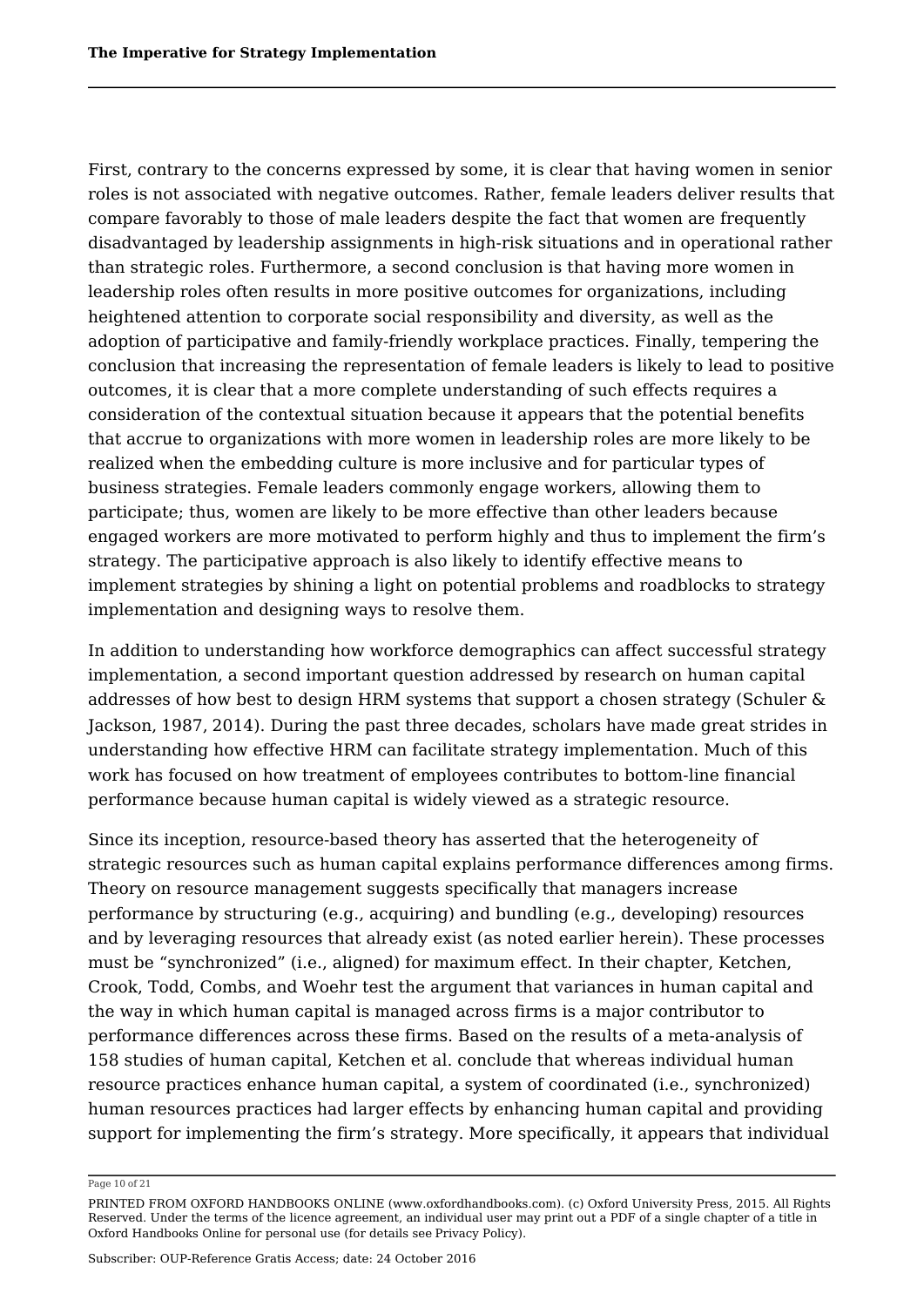practices can improve performance mostly by enhancing human capital, whereas synchronized systems of practices impact performance both indirectly by enhancing human capital and directly by leveraging existing resources in the implementation of the firm's strategy.

Recently, many management scholars have acknowledged that organizational effectiveness requires satisfying the concerns of a broad array of stakeholders. The importance of considering effectiveness criteria beyond the financial bottom line is easily illustrated by ongoing research in the health care industry, where mortality is the most extreme of potential outcomes that must be addressed. Moreover, examining the role of HRM in this particular industry can lead to consideration of a wide range of research issues, including those associated with managing a workforce that is highly professionalized, occupationally diverse, and rather hierarchical in terms of service user– worker relations.

Research on the relationship between HRM systems and performance within the health care industry illustrates the value of adopting an industry-level focus to understand how to effectively manage the firm's human capital. In his chapter describing such research, Kessler highlights the high-stakes outcomes for health care organizations and their "customers"—namely, all of us. Even as new medical technologies change how health care services are delivered, effective human interactions are essential to the assessment, diagnosis, and treatment of health issues, regardless of whether those interactions involve physician specialists, the general nursing workforce, and/or paramedical and nonclinical support workers.

Recognizing the varied institutional contexts that shape health care delivery around the world, Kessler begins by offering readers a brief historical account of this evolving industry, particularly within Europe, for it is within the European context that most relevant research has been carried out. Kessler reviews several streams of such research. For example, one robust stream of research examines the relationship between adopting a bundle of "progressive" HRM practices and a variety of organizational performance outcomes, as well as specific employee attitudes and behaviors. Another stream of work examines the HRM practices that support participative management approaches, enhance staff involvement in decision-making, and promote greater employee engagement. Such approaches have been linked to lower employee absenteeism, reduced patient mortality, and higher patient satisfaction.

Another somewhat separate line of research on managing human capital within the health care industry addresses the question of how best to staff such organizations. Questions here include determining appropriate staffing levels for various occupational groups, the most effective staff-to-patient ratios, andthe most effective skill mix.

Page 11 of 21

PRINTED FROM OXFORD HANDBOOKS ONLINE (www.oxfordhandbooks.com). (c) Oxford University Press, 2015. All Rights Reserved. Under the terms of the licence agreement, an individual user may print out a PDF of a single chapter of a title in Oxford Handbooks Online for personal use (for details see Privacy Policy).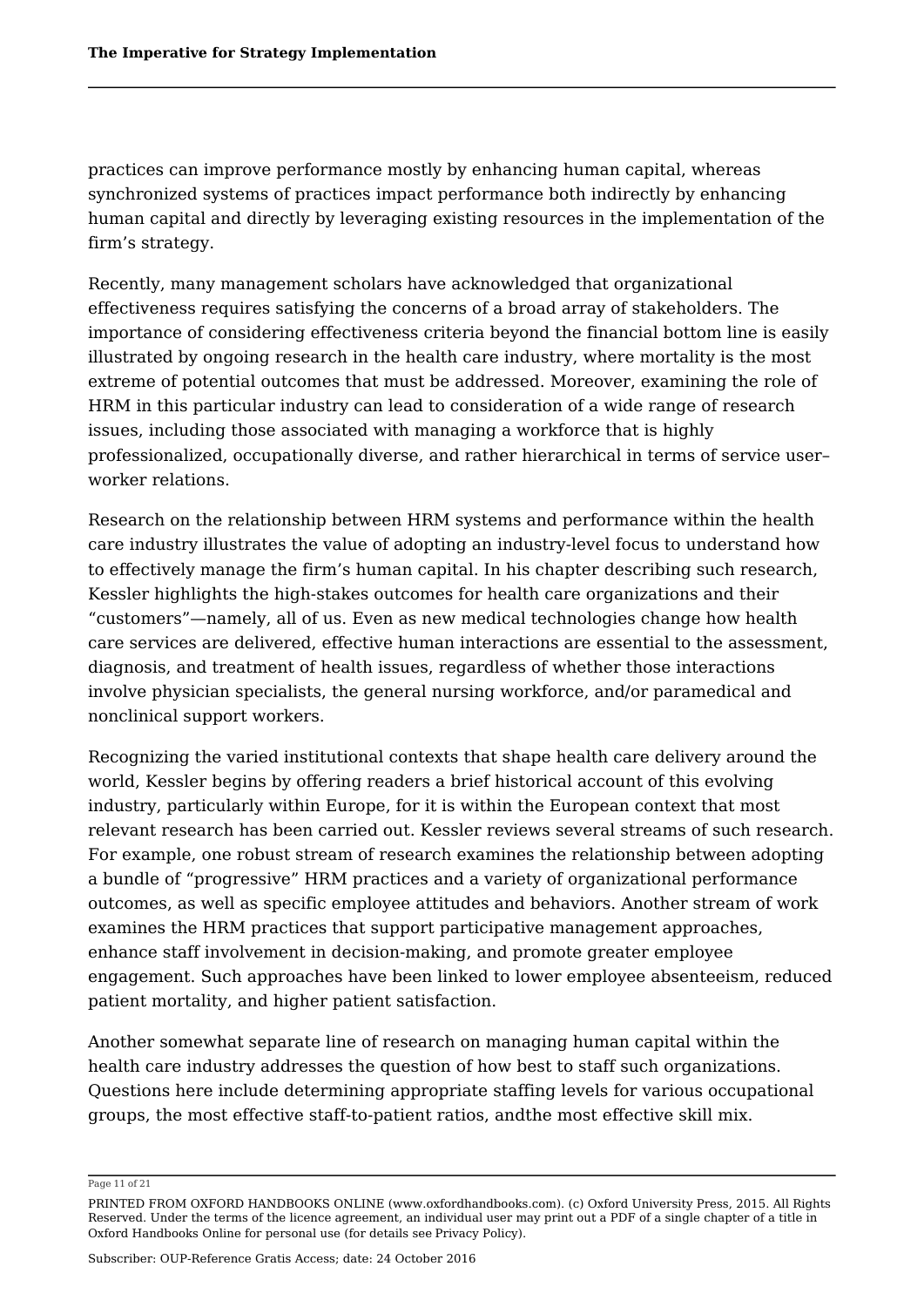Answering these questions is critical to strategy implementation in health care organizations. For example, having an adequate number of staff, such as nurses, with the right skill mix to care for patients at any given time is where "the rubber meets the road" in implementing strategy. A substantial body of evidence addressing these questions suggests that higher levels of nurse staffing, lower patient-to-nurse ratios, and a richer skill mix are all associated with more positive employee and patient outcomes. Still needed, however, is more research on occupational groups other than nurses, as well as an improved understanding of how to responsibly translate research evidence into effective public policy.

Given clear evidence that an appropriately designed HRM system promotes organizational effectiveness broadly defined (e.g., see Jackson, Schuler, & Jiang, 2014), a pressing question to be answered is how best to encourage the spread of such practices across industries and firms. One approach to improving workforce management practices that is currently under discussion is the development of formal standards that can be used as guides to HRM system design. Such standards could promote the adoption of specific HRM practices and/or HRM metrics. As pressure mounts for such standards, the importance of grounding such standards in empirical evidence is essential. In their chapter on this topic, Casio and Boudreau summarize these ongoing discussions and debates. Among the important issues that have surfaced through these conversations are (a) the recognition that the types of HRM systems that are realistic and feasible to build in large companies may not be realistic or practical for the thousands of small and medium-sized companies that employ the vast majority of workers, and (b) the fact that scholarly research on human capital issues is typically designed to produce new knowledge and extend theoretical development rather than promote the dissemination of effective management practices. With the goal of encouraging fruitful discussions that will advance ongoing discussions about human resources standards, Cascio and Boudreau first clarify the distinctions between (a) practice standards versus measurement standards, (b) predictive standards versus feasibility standards, and (c) human resources standards versus human resources certifications. They then review the history and current status of human resources standards, including a description of how such standards are or could be used. Finally, after briefly summarizing relevant empirical research that could inform the development of human resources standards, the authors offer a framework with some examples that illustrate where the empirical evidence and human resources standards initiatives do, do not, and possibly could intersect. Hopefully, conversations between communities of scholars and practitioners will inform the development of human resources standards and provide new ideas for future human resources research. And the application of valid human resources standards can enhance the effectiveness of strategy implementation through more effective utilization of human capital to accomplish strategic goals.

Page 12 of 21

PRINTED FROM OXFORD HANDBOOKS ONLINE (www.oxfordhandbooks.com). (c) Oxford University Press, 2015. All Rights Reserved. Under the terms of the licence agreement, an individual user may print out a PDF of a single chapter of a title in Oxford Handbooks Online for personal use (for details see Privacy Policy).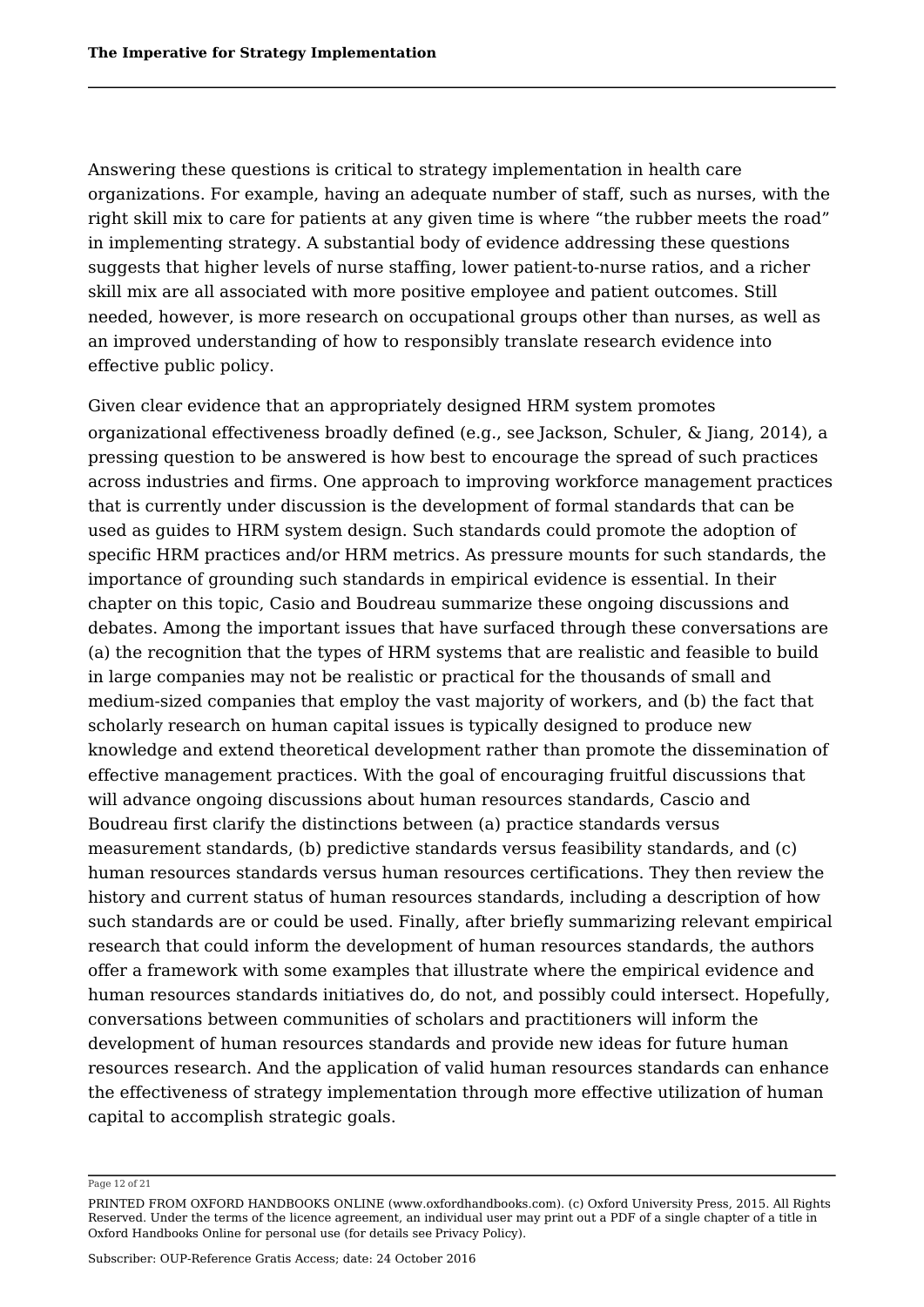Finally, goal-setting is essential for effective strategy implementation. Research has indicated that top management teams' effective use of goals and subgoals can facilitate strategy implementation (Barrick et al., 2015). Furthermore, considering what specific actions are necessary to achieve goals is highly important for strategy implementation. Because top management teams typically delegate part of their implementation of strategy to middle and lower level managers, those managers also become responsible for meeting the firm's goals through the implementation of the firm's strategy. Therefore, a thorough understanding of how goals can be most effectively achieved is a critical element in a firm's strategy implementation.

In their chapter, Locke and Latham summarize goal-setting theory, which is an inductivebased motivational theory that was developed in 1990 using a significant amount of research evidence in its development. Goal-setting theory is widely considered to be one of the most well-validated theories of its time. As Locke and Latham explain, goal-setting research has resulted in the identification of critical mediators that explain why goalsetting is effective (e.g., persistence) and situational moderators (e.g., goal commitment) that clarify when goal-setting is likely to be most or least effective. Locke and Latham also discuss updates to goal-setting theory based on subsequent research findings since the theory was originally developed. Specifically, they highlight the economic value of goal-setting, the use of stretch goals, and goal determinants. They also discuss what we know about how people respond when pursuing multiple goals, the effectiveness of specific types of goals (e.g., learning and team goals), and the long-term effects of goalsetting. Finally, they focus on how goal-setting has been used to examine a variety of different content areas, such as creativity, entrepreneurship, and health, among others. Although the use of goal-setting can be highly effective for increasing productivity, as they end their chapter, Locke and Latham acknowledge that potential problems could occur with the use of goal-setting. However, of the thousands of studies conducted on goal-setting, only a relatively small number have reported pitfalls in goal-setting. Nonetheless, Locke and Latham suggest ways to actively avoid these potential problems.

## **Accounting-Based Control Systems**

Managing assets and controlling managerial behavior play critical roles in the implementation of strategies. Assets can be managed and managerial behavior controlled using accounting-based data. For example, accounting reports that demonstrate the existence and use of assets and how they are being managed (e.g., cash flows) are especially valuable. However, stakeholders' concerns over the environment have broadened the scope of accounting systems, heightening managers' sensitivity to the

Page 13 of 21

PRINTED FROM OXFORD HANDBOOKS ONLINE (www.oxfordhandbooks.com). (c) Oxford University Press, 2015. All Rights Reserved. Under the terms of the licence agreement, an individual user may print out a PDF of a single chapter of a title in Oxford Handbooks Online for personal use (for details see Privacy Policy).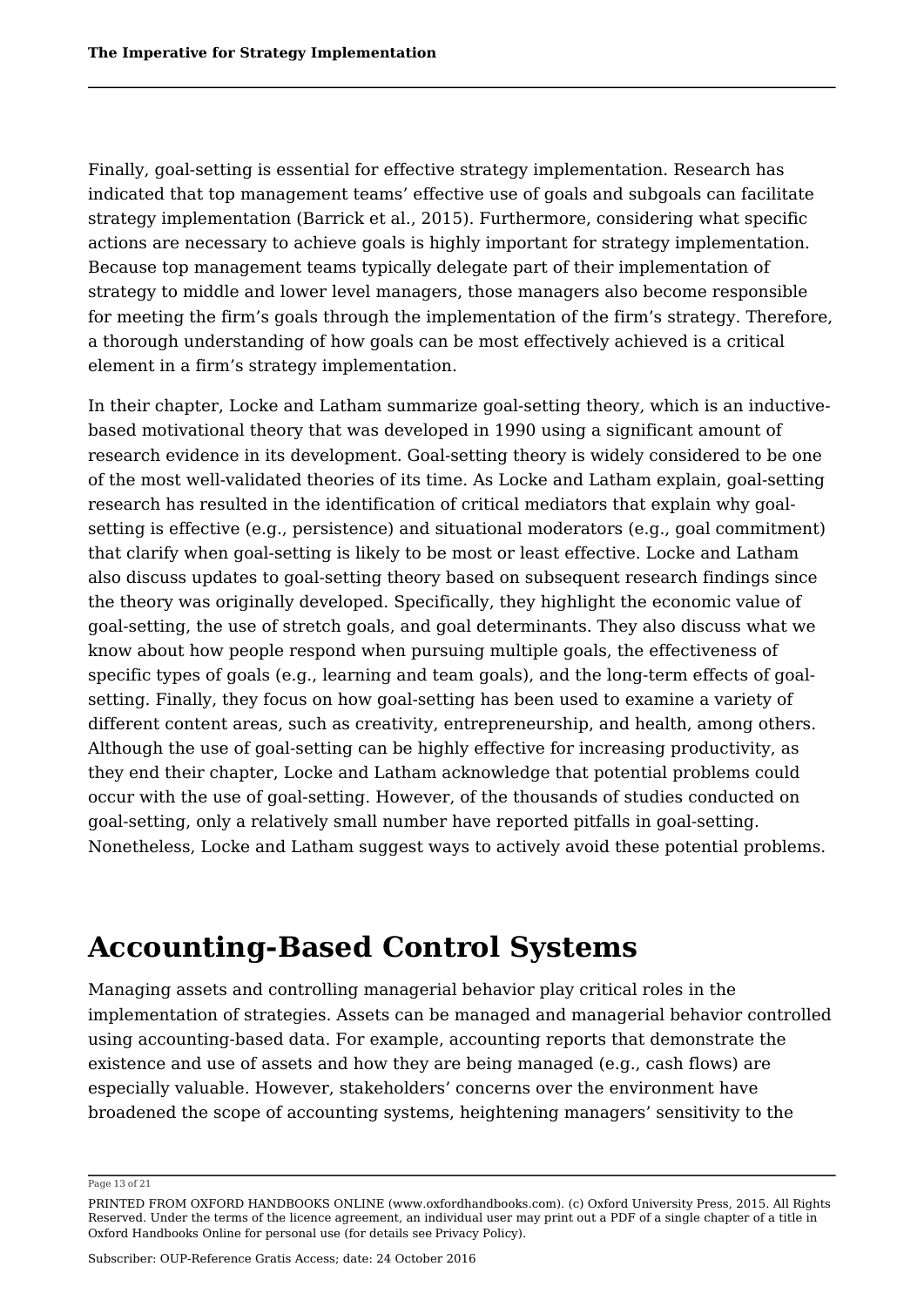effects of strategy implementation actions on sustainability. Recent research has highlighted the potential value of integrated reporting to provide information to key stakeholders regarding such important issues as environmental impacts.

The traditional approach to control systems suggests that they are designed to constrain actions. Accordingly, financial controls help manage the expenses of activities used to implement a strategy. These controls are helpful to ensure that managers maintain costs within budgets and other guidelines, and they hopefully lead to profitable outcomes. In addition to this traditional view, controls also can be used to motivate and facilitate activities. Almost 30 years ago, Hoskisson and Hitt (1988) argued for and found empirical support for the value of strategic controls that encourage managers to think strategically and to take actions to implement those strategies that have longer term payoffs. In particular, they suggested that strategic control systems promoted managerial actions that produced greater innovation. More recent research in accounting challenges the traditional approach to control systems design and provides empirical evidence in support of the notion that careful design of such systems results in more innovation and creative activity.

A related issue that influences the strategies employed and/or their implementation is what has been referred to as *managerial short-termism*. The heavy emphasis on meeting short-term forecasts of earnings (e.g., company and analysts' forecasts) exerts pressures on managers to take actions that are more short-term-oriented in order to meet market expectations. For example, most firms have important growth goals. These goals can be accomplished through organic growth (e.g., introducing innovative new products to the market) or through external acquisitive growth. Commonly, acquisitions produce faster growth, but research shows that they rarely produce the desired value. And a heavy use of acquisitions to achieve a firm's strategic goals frequently reduces its innovative capabilities and outputs (Hitt, Hoskisson, Johnson, & Moesel, 1996). Another potential outcome of market pressures to meet shareholder expectations is an attempt by executives to manage earnings. Although such management can be done with positive outcomes, some attempts at manipulations can result in inappropriate activities. Research in accounting on accrual-based earnings management can be helpful for identifying inappropriate behaviors and in promoting positive managerial actions to achieve desired financial outcomes.

In their chapter, Davila and Ditillo engage with research examining the relationship between strategic control systems and innovation (e.g., Hoskisson & Hitt, 1988). In particular, they address the contention that management control systems are detrimental to creativity and suggest that research on diagnostic and interactive controls, coercive and enabling systems, and inspirational and directional systems provide a valid framework for examining whether management control systems encourage creativity.

Page 14 of 21

PRINTED FROM OXFORD HANDBOOKS ONLINE (www.oxfordhandbooks.com). (c) Oxford University Press, 2015. All Rights Reserved. Under the terms of the licence agreement, an individual user may print out a PDF of a single chapter of a title in Oxford Handbooks Online for personal use (for details see Privacy Policy).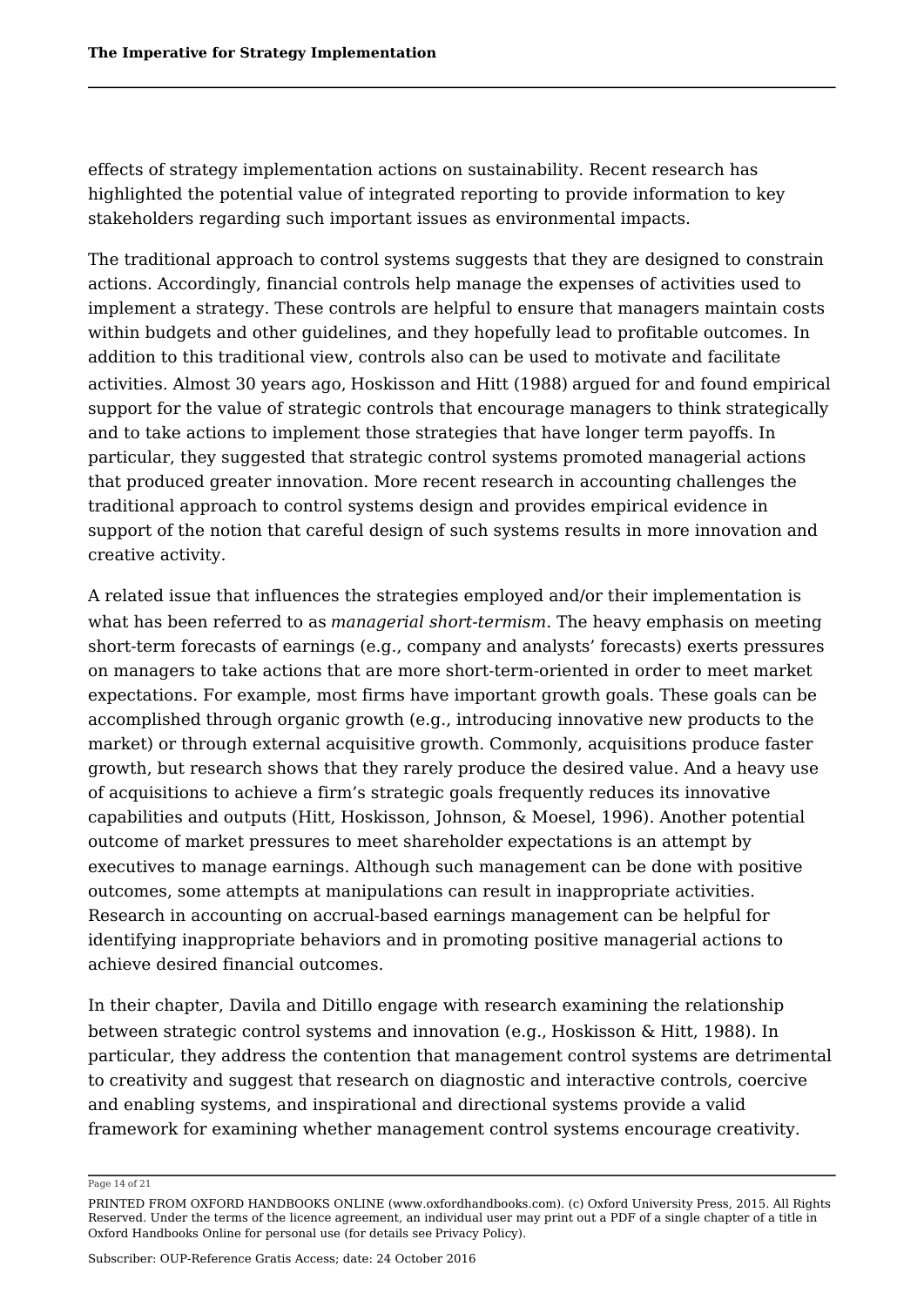Furthermore, empirical research in this area examines several industries (e.g., professional service firms, financial sector, fashions) and finds that management control systems may be instrumental for promoting experimentation and the exploration of new ideas. Such findings suggest that management control systems can help firms implement innovation strategies. The relationship between management control systems and creativity is a new, fast-growing research area, and Davila and Ditillo make useful suggestions for further investigations.

The chapter by Potter and Soderstrom addresses integrated reporting, a well-known, comprehensive reporting framework that was developed in response to stakeholders' demands for broader measures of company performance. With integrated reporting, which is led by a council formed by some of the world's largest companies (e.g., Microsoft, KPMG), firms report on six forms of capital: financial, manufactured, intellectual, human, social and relationship, and natural. To examine the specifics of integrated reporting, Potter and Soderstrom focus on four interrelated dimensions: its intended users, standards of compliance, enforcement criteria (e.g., voluntary vs. mandatory), and the assurance process. Potter and Soderstrom point to the assurance process (e.g., scope, costs) as a potential obstacle to global adoption of integrated reporting. These broader measures of performance are more precise and thereby help managers identify the effectiveness of their strategy implementation process. And it also helps them to identify problems and to design corrective actions to implement the strategy in ways that better achieve the firm's strategic goals.

In their chapter, Van Lent and Hofmann review research examining the relationship between organizational design and control choices. They note that recent research in management accounting has drawn on organizational economics to suggest that incentive contracts and performance measurement choices complement structural arrangements in firms. Furthermore, while research in management accounting has successfully used nonarchival research methods and evidence from the field, the authors call for further research using a broader mix of research methods. Van Lent and Hofmann suggest that expanding empirical research methods used to include, for example, data from capital markets and drawing on formal economic theory could produce a substantive body of knowledge. To promote such work, they suggest several areas for further research. As noted at the beginning of this chapter, organizational structures are sometimes used to help implement certain strategies (e.g., diversification strategies). And research in strategy has demonstrated how incentive compensation practices have been used to guide managerial efforts to formulate the right strategies and to implement them effectively. The integration of research in managerial accounting and in strategic management highlights the importance of managerial accounting practices, especially control systems, for strategy implementation.

Page 15 of 21

PRINTED FROM OXFORD HANDBOOKS ONLINE (www.oxfordhandbooks.com). (c) Oxford University Press, 2015. All Rights Reserved. Under the terms of the licence agreement, an individual user may print out a PDF of a single chapter of a title in Oxford Handbooks Online for personal use (for details see Privacy Policy).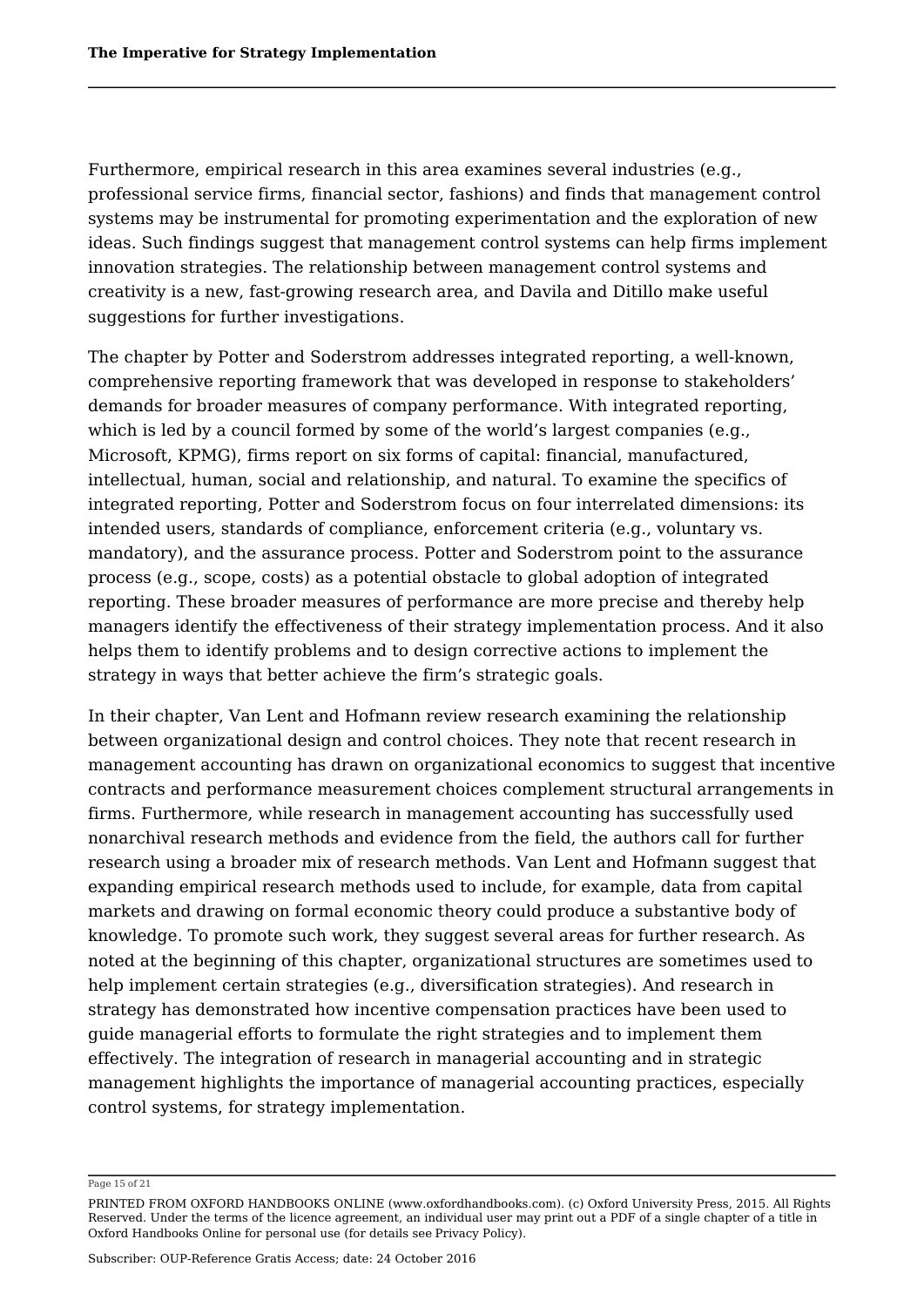Zarowin addresses earnings management. When managers are evaluated on financial results, they have incentives to manage earnings. Zarowin's chapter focuses on the use of discretionary accrual estimations to detect earnings management. In this context, earnings management refers to the choice of accounting policies to achieve a desired financial reporting result, whereas accruals are the difference between net income and cash flows. Accounting research in this area relies heavily on the Jones model to estimate discretionary accruals, and the literature has made helpful suggestions to improve detection and measurement of earnings management. In his chapter, Zarowin discusses the Jones model, notes its limitations, offers solutions proposed by recent research, and provides suggestions for future research. Two directions for future research are (a) focusing on the accrual model estimation and grouping while maintaining current deterministic linear models and (b) using stochastic modeling to improve detection, which in turn will require a deep understanding of the underlying economics of specific industries and how an industry's structure affects accruals. A better understanding of earnings management and how to detect and/or prevent it can be especially useful to more effective strategy implementation. For example, preventing earnings management encourages managers to invest significant effort in effectively implementing the firm's strategy to achieve earnings goals established for the firm (e.g., by the board of directors).

# **Conclusion**

Hrebiniak (2005) argued that implementing a strategy effectively is much more challenging than formulating a quality strategy. Yet the overwhelming amount of research in strategic management focuses on strategy formulation instead of strategy implementation. As noted earlier, this imbalance can also be observed in strategic management textbooks, where only about 20 percent of the content is focused on strategy implementation, with the rest of the chapters covering various topics on strategy formulation. This problem is relatively acute because top executives have reported their most significant challenge to be effectively implementing the firm's strategy (Knowledge@Wharton, 2005). This handbook begins the process of correcting this imbalance by drawing on research on human capital and accounting control systems in addition to research in strategic management of resources and governance.

The central research question addressed by most strategic management research is "why do some firms perform better than others?" This question cannot be answered solely by focusing on the formulation of effective strategies. Good strategies can fail because they are poorly implemented (Hickson, Miller, & Wilson, 2003). For example, research has

Page 16 of 21

PRINTED FROM OXFORD HANDBOOKS ONLINE (www.oxfordhandbooks.com). (c) Oxford University Press, 2015. All Rights Reserved. Under the terms of the licence agreement, an individual user may print out a PDF of a single chapter of a title in Oxford Handbooks Online for personal use (for details see Privacy Policy).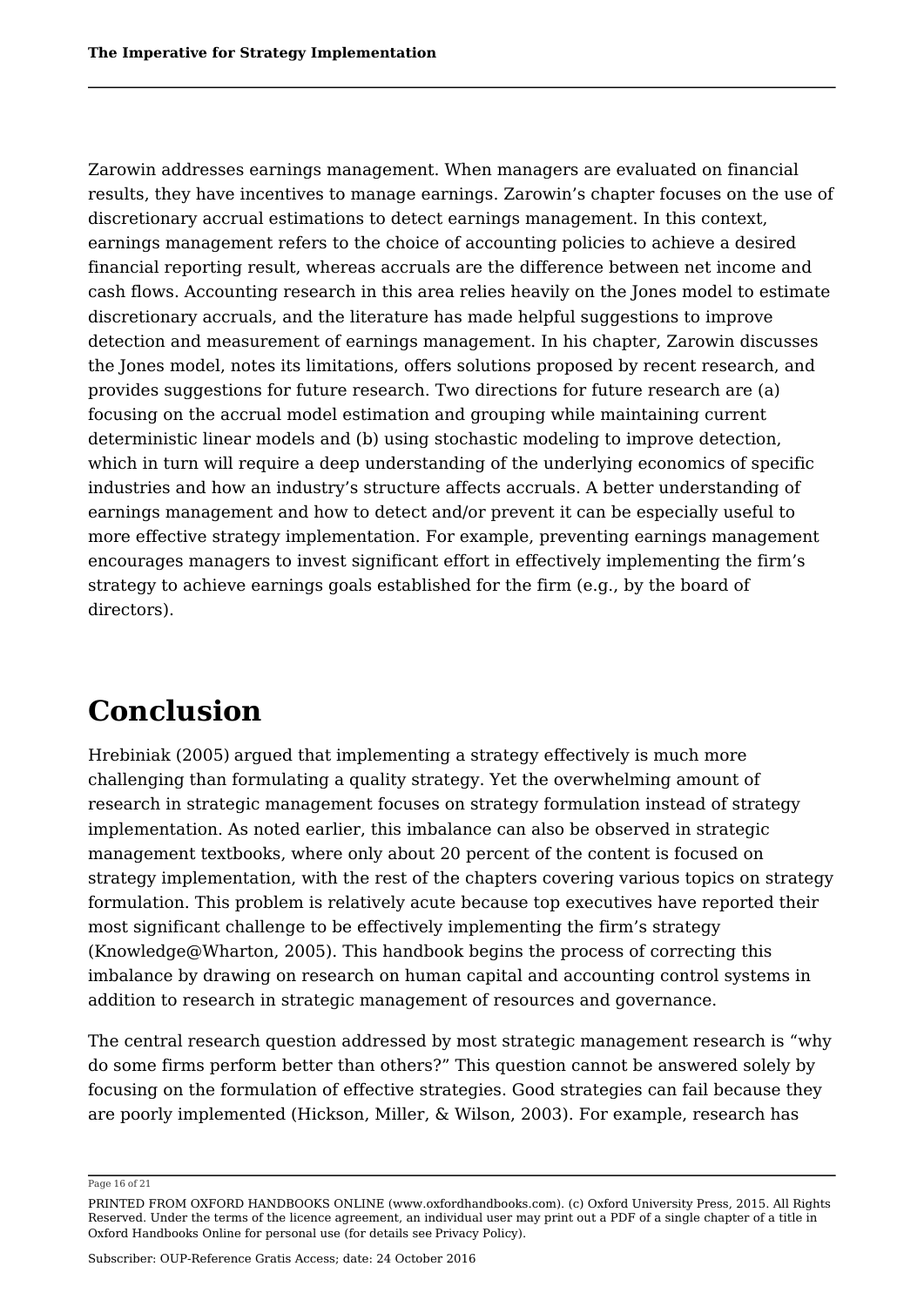suggested that many acquisitions fail because of poor integration of the acquired firm's operations into the acquiring firm. In fact, recent research by Lee and Puranam (2016) suggests that even strategies that are merely adequate can produce good returns with effective implementation.

The work presented herein suggests that agency theory has not contributed to a full understanding of why and how managers behave as they do. Although in line with others who have made this argument (e.g., Dalton et al., 2007), Linder et al. effectively argued that to understand managerial behavior requires an examination of human motivation, capabilities, and individual differences. Their arguments support the research by Barrick et al. (2015) showing that organizational engagement (motivational properties) is important for the top management team's strategy implementation activities.

Too often, corporate governance has focused on ensuring that top managers select the most appropriate strategies. Although this is an important concern, the work presented in this handbook suggests the need to ensure effective implementation. Thus, boards of directors must monitor and evaluate managers' strategy implementation actions and processes. In fact, as noted herein, establishing effective control systems can produce a more systemic evaluation of the firm's performance and, interestingly, can facilitate the firm's efforts to produce more innovation. However, even governance systems designed to prevent undesirable behaviors can enhance implementation efforts. For example, establishment of control systems to prevent executives from "managing earnings statements" are likely to motivate those executives to invest more attention and effort to effectively implement the firm's strategy in order to legitimately achieve the earnings desired by the firm's stakeholders.

Research has shown that human capital is a strategic resource (Aryee, Walumbwa, Seidu, & Otaye, 2016; Hitt, Bierman, Shimizu, & Kochhar, 2001). For example, Hitt, Bierman, Uhlenbruck, and Shimizu (2006) found that a firm with quality human capital was better able to implement an international strategy and achieve higher firm performance as a result. Knowledge is a critical resource for the implementation of strategy, and perhaps the most valuable knowledge is held by the firm's human capital (Wang, Choi, Wan, & Dong, 2016). Interestingly, Hitt et al. also found that relational capital also facilitated the implementation of a firm's international strategy. Relational capital is derived from relationships developed by managers and key employees with external parties over time. Thus, human capital plays a critical role in the development of relational capital. And the research presented in this handbook suggests that the management of human resources plays a critical role in determining the effectiveness of strategy implementation.

For strategies to be implemented effectively, firms must have the right resources and capabilities available. However, while holding or having access to the resources is

Page 17 of 21

PRINTED FROM OXFORD HANDBOOKS ONLINE (www.oxfordhandbooks.com). (c) Oxford University Press, 2015. All Rights Reserved. Under the terms of the licence agreement, an individual user may print out a PDF of a single chapter of a title in Oxford Handbooks Online for personal use (for details see Privacy Policy).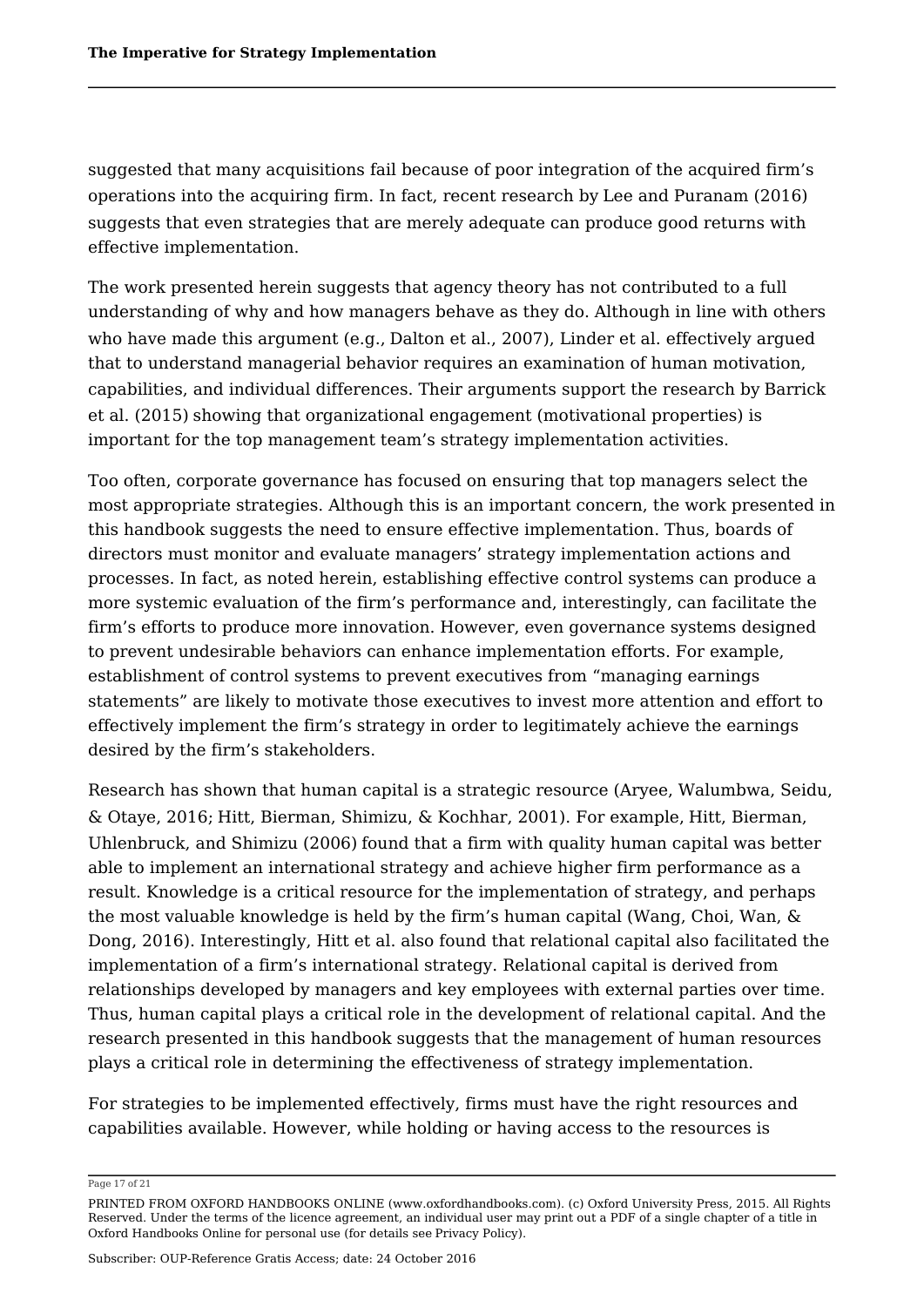necessary, it is not a sufficient condition for effective strategy implementation. Available resources must be integrated in ways that create the capabilities needed, and then those capabilities must be leveraged by effectively implementing the strategy in order to create and sustain a competitive advantage. The importance of integrating and leveraging the firm's capabilities was shown by Sirmon, Gove, and Hitt (2008) who found that the way managers of professional baseball teams bundled their human capital allowed them to win more baseball games, even sometimes against teams with superior talent. Additionally, Sirmon and Hitt (2009) found that matching a firm's capabilities with its strategies allowed the firm to implement those strategies and achieve higher performance than those firms with mismatches.

In summary, with a focus on resources, governance, human capital, and accounting-based control systems, this handbook contributes to our understanding of strategy implementation and identifies considerable opportunities for future research on this important process.

### **References**

Aryee, S., Walumbwa, F. O., Seidu, E. Y. M., & Otaye. L. E. (2016). Developing and leveraging human capital resource to promote service quality: Testing a theory of performance. *Journal of Management*, *42*, 480–499.

Barney, J. (1991). Firm resources and sustained competitive advantage. *Journal of Management*, *17*, 99–120.

Barrick, M. R., Thurgood, G. R., Smith, T. A., & Courtright, S. H. (2015). Collective organizational engagement: Linking motivational antecedents, strategic implementation, and firm performance. *Academy of Management Journal*, *58*, 111–135.

Barrows, E. (2014). What is strategy execution? American Management Association, , accessed March 25, 2016.

Dalton, D. R., Hitt, M. A., Certo, S. T., & Dalton, C. M. (2007). The fundamental agency problem and its mitigation: Independence, equity, and the market for corporate control. *Academy of Management Annals*, *1*, 1–64.

Filatotchev, I. (2006). The effects of executive characteristics and venture capital involvement on board composition and share ownership in IPO firms. *British Journal of Management*, *17*, 75–92.

Page 18 of 21

Subscriber: OUP-Reference Gratis Access; date: 24 October 2016

PRINTED FROM OXFORD HANDBOOKS ONLINE (www.oxfordhandbooks.com). (c) Oxford University Press, 2015. All Rights Reserved. Under the terms of the licence agreement, an individual user may print out a PDF of a single chapter of a title in Oxford Handbooks Online for personal use (for details see Privacy Policy).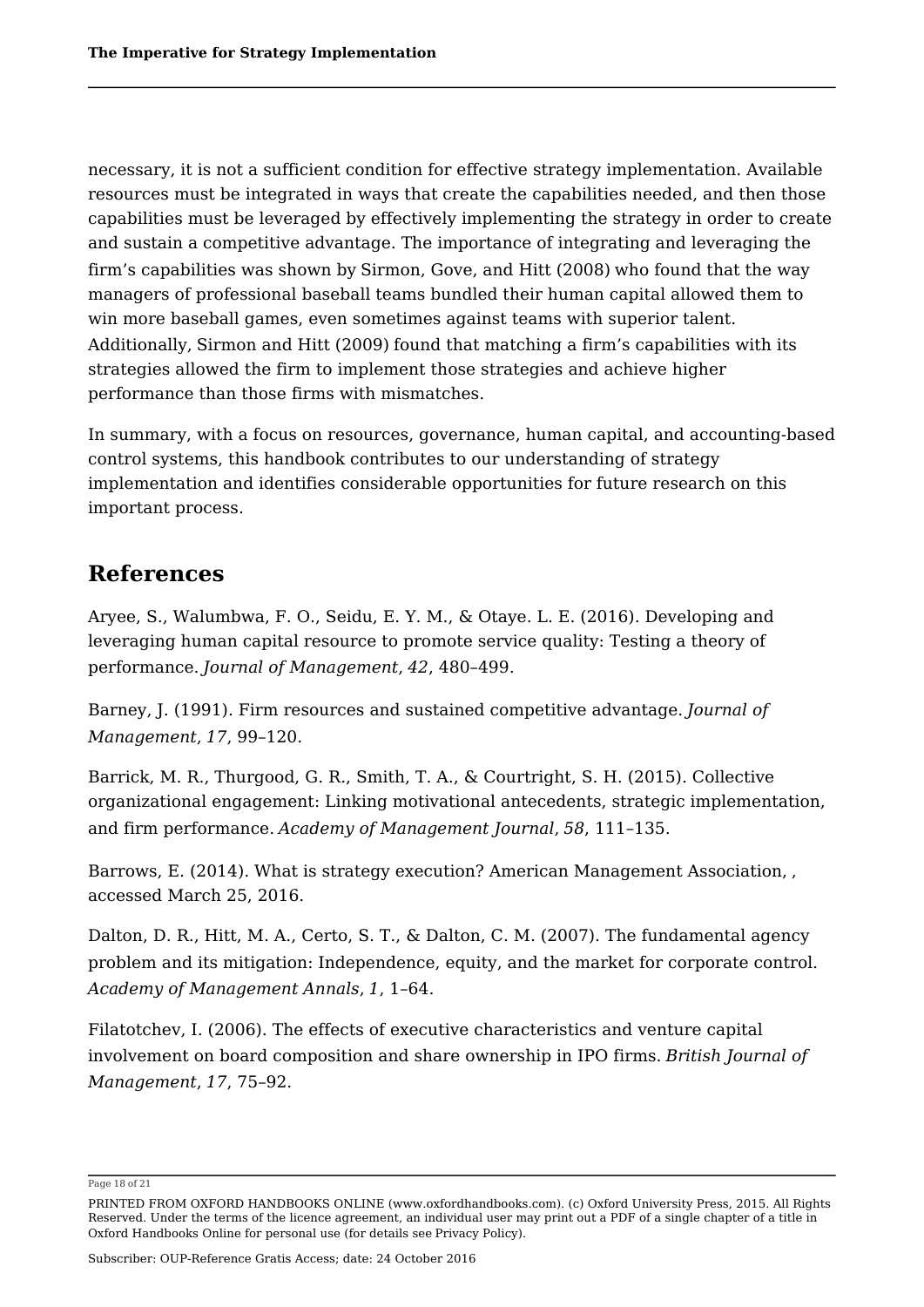Finkelstein, S., Hambrick, D. C., & Cannella, A. A. (2009). *Strategic leadership: Theory and research on executives, top management teams and boards*. New York: Oxford University Press.

Hickson, D. J., Miller, S. J., & Wilson, D. C. (2003). Planned or prioritized? Two options in managing the implementation of strategic decisions. *Journal of Management Studies*, *40*, 1803–1836.

Hill, C. W. H., Hitt, M. A., & Hoskisson, R. E. (1991). Cooperative versus competitive structures in related and unrelated diversified firms. *Organization Science*, *3*, 501–521.

Hitt, M. A., Bierman, L., Shimizu, K., & Kochhar, R. (2001). Direct and moderating effects of human capital on strategy and performance in professional service firms: A resourcebased perspective. *Academy of Management Journal*, *44*, 13–28.

Hitt, M. A., Bierman, L. Uhlenbruck, K., & Shimizu, K. (2006). The importance of resources in the internationalization of professional service firms: The good, the bad and the ugly. *Academy of Management Journal*, *49*, 1137–1157.

Hitt, M. A., Hoskisson, R. E., Johnson, R. A., & Moesel, D. D. (1996). The market for corporate control and firm innovation. *Academy of Management Journal*, *39*, 1084–1119.

Hoskisson, R. E., & Hitt, M. A. (1988). Strategic control systems and relative R&D investment in large multiproduct firms. *Strategic Management Journal*, *9*, 605–621.

Hrebiniak, L. G. (2005). *Making strategy work*. Upper Saddle River, NJ: FT Press-Pearson Education.

Jackson, S. E., Schuler, R. S., & Jiang, K. (2014). An aspirational framework for strategic human resource management. *Academy of Management Annals*, *8*, 1–56.

Knowledge@Wharton. (2005). Three reasons why good strategies fail: Execution, execution … , accessed on March 25, 2016.

Lee, E., & Puranam, P. (2016). The implementation imperative: Why one should implement even imperfect strategies perfectly. *Strategic Management Journal*, DOI: 10.1002/smj.2014.

Penrose, E. T. (1959). *The theory of the growth of the firm*. New York: Wiley.

Schuler, R. S., & Jackson, S. E. (1987). Linking competitive strategies with human resource management practices. *Academy of Management Executive*, *1*(3), 207–219.

Subscriber: OUP-Reference Gratis Access; date: 24 October 2016

Page 19 of 21

PRINTED FROM OXFORD HANDBOOKS ONLINE (www.oxfordhandbooks.com). (c) Oxford University Press, 2015. All Rights Reserved. Under the terms of the licence agreement, an individual user may print out a PDF of a single chapter of a title in Oxford Handbooks Online for personal use (for details see Privacy Policy).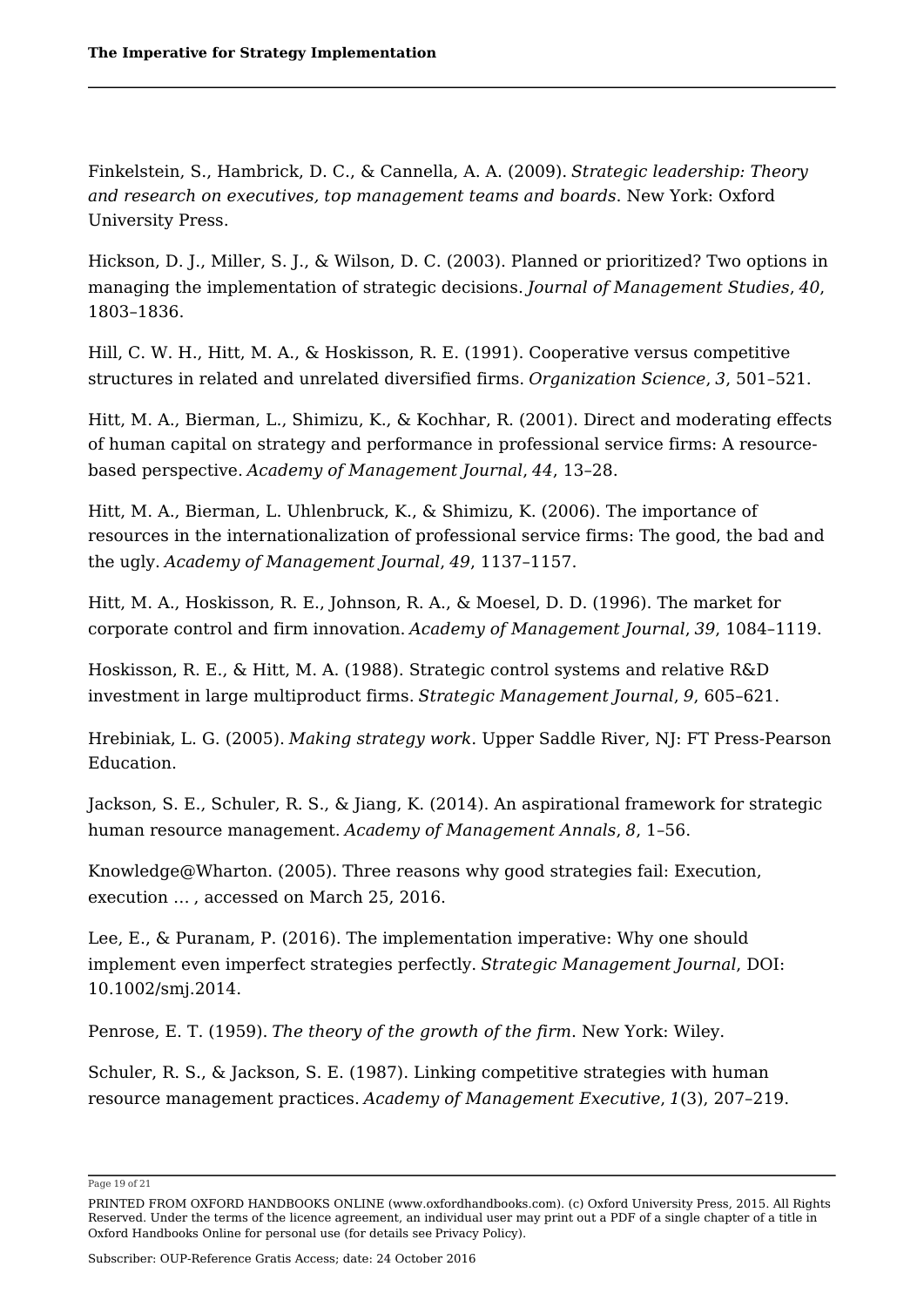Schuler, R. S., & Jackson, S. E. (2014). Human resource management and organizational effectiveness: Yesterday and today. *Journal of Organizational Effectiveness: People and Performance*, *1*, 35–55.

Sirmon, D. G., Gove, S., & Hitt, M. A. (2008). Resource management in dyadic competitive rivalry: The effects of resource bundling and deployment. *Academy of Management Journal*, *51*, 919–935.

Sirmon, D. G., & Hitt, M. A. (2009). Contingencies within dynamic managerial capabilities: Interdependent effects of resource investment and deployment on firm performance. *Strategic Management Journal*, *30*, 1375–1394.

Sirmon, D. G., Hitt, M. A., & Ireland, R. D. (2007). Managing firm resources in dynamic environments to create value: Looking inside the black box. *Academy of Management Review*, *32*, 273–293.

Sull, D., Homkes, R., & Sull, C. (2015). Why strategy execution unravels—and what to do about it. *Harvard Business Review*, *93*(3), 57–66.

Wang, H., Choi, J., Wan, H., & Dong, J. Q. (2016). Slack resources and the rentgenerating potential of firm-specific knowledge. *Journal of Management*, *42*, 500–523.

Yi, Y., Li, Y., Hitt, M. A., Liu, Y., & Wei, Z. (2016). The influence of resource bundling on the speed of strategic change: Moderating effects of relational capital. *Asia Pacific Journal of Management*, *33*, 435–467.

Zahra, S., Filatotchev, I., & Wright, M. (2009). How do threshold firms sustain corporate entrepreneurship? The role of boards of directors and knowledge. *Journal of Business Venturing*, *24*, 248–260.

### **Michael A. Hitt**

Michael Hitt is currently a Distinguished Professor of Management at Texas A&M University and holds the Joe B. Foster Chair in Business Leadership. He received his Ph.D. from the University of Colorado. A recent article noted that he was one of the top ten most cited authors in the management field over a 25-year period. He has served as an editor of the *Academy of Management Journal* and is currently co-editor of the *Strategic Entrepreneurship Journal*. He is a Fellow in the Academy of Management and in the Strategic Management Society, and received an honorary doctorate (Doctor Honoris Causa) from the Universidad Carlos III de Madrid. He is a former President of the Academy of Management and is the current Past President of

Page 20 of 21

PRINTED FROM OXFORD HANDBOOKS ONLINE (www.oxfordhandbooks.com). (c) Oxford University Press, 2015. All Rights Reserved. Under the terms of the licence agreement, an individual user may print out a PDF of a single chapter of a title in Oxford Handbooks Online for personal use (for details see Privacy Policy).